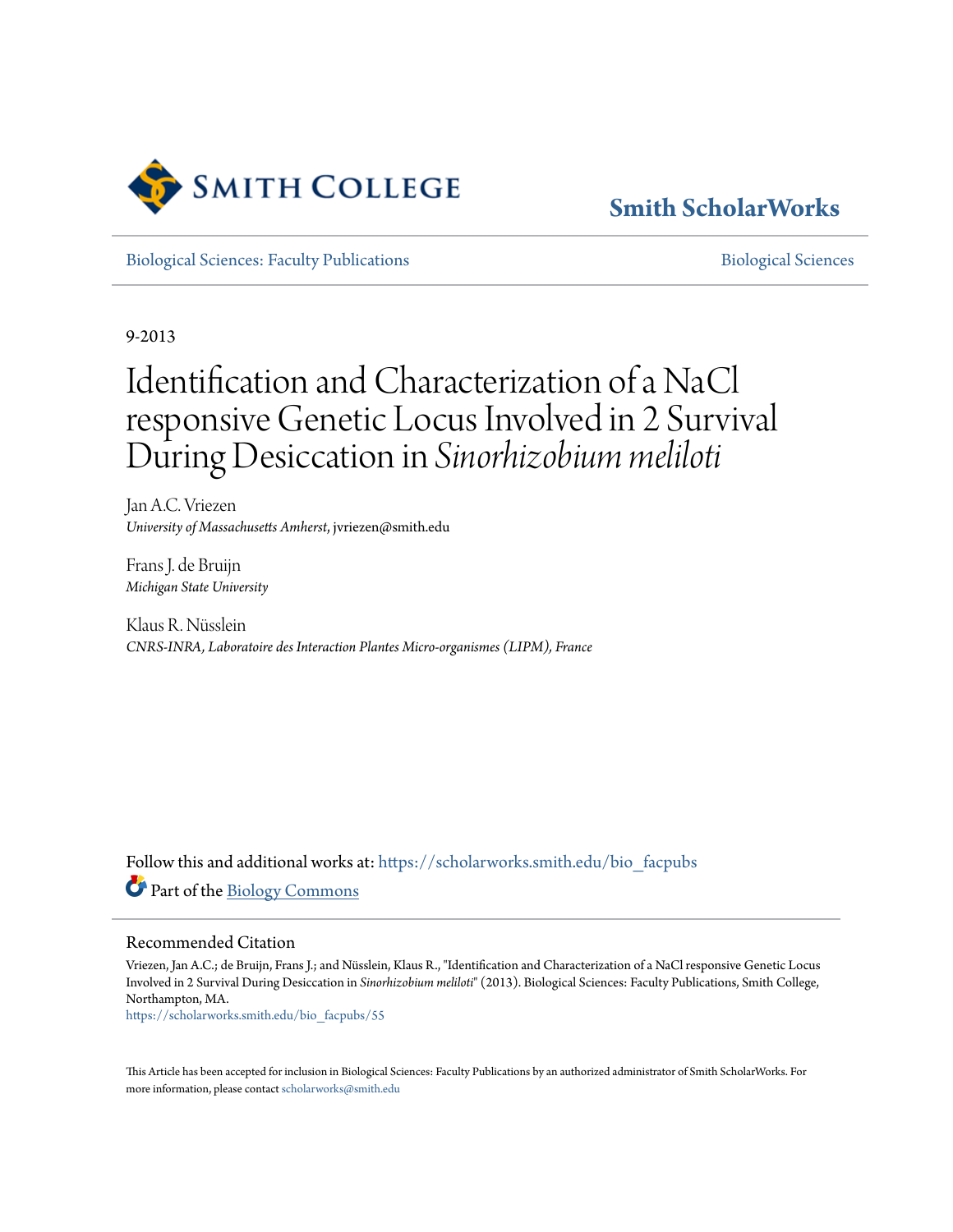| $\mathbf{1}$   | Identification and Characterization of a NaCl responsive Genetic Locus Involved in                       |
|----------------|----------------------------------------------------------------------------------------------------------|
| $\overline{2}$ | <b>Survival During Desiccation in Sinorhizobium meliloti</b>                                             |
| 3              |                                                                                                          |
| 4              | By                                                                                                       |
| 5              |                                                                                                          |
| 6              | Jan A. C. Vriezen <sup>1,2</sup> , Frans J. de Bruijn <sup>1,3</sup> and Klaus R. Nüsslein <sup>2*</sup> |
| $\tau$         |                                                                                                          |
| 8              | <sup>1</sup> Plant Research Laboratory-DOE, Michigan State University, East Lansing, Michigan,           |
| 9              | USA, MI 48824                                                                                            |
| 10             | ${}^{2}$ Department of Microbiology, University of Massachusetts, Amherst, Massachusetts,                |
| 11             | USA, MA 01003                                                                                            |
| 12             | $3$ CNRS-INRA, Laboratoire des Interaction Plantes Micro-organismes (LIPM), 31326                        |
| 13             | Castanet Tolosan, CEDEX, France                                                                          |
| 14             |                                                                                                          |
| 15             |                                                                                                          |
| 16             | *) Corresponding author: nusslein@microbio.umass.edu                                                     |
| 17             |                                                                                                          |
| 18             |                                                                                                          |
| 19             | Keywords: NaCl responses, desiccation stress, asnO-ngg, β-lactam resistance,                             |
| 20             | Sinorhizobium meliloti, Tn5luxAB.                                                                        |
| 21             |                                                                                                          |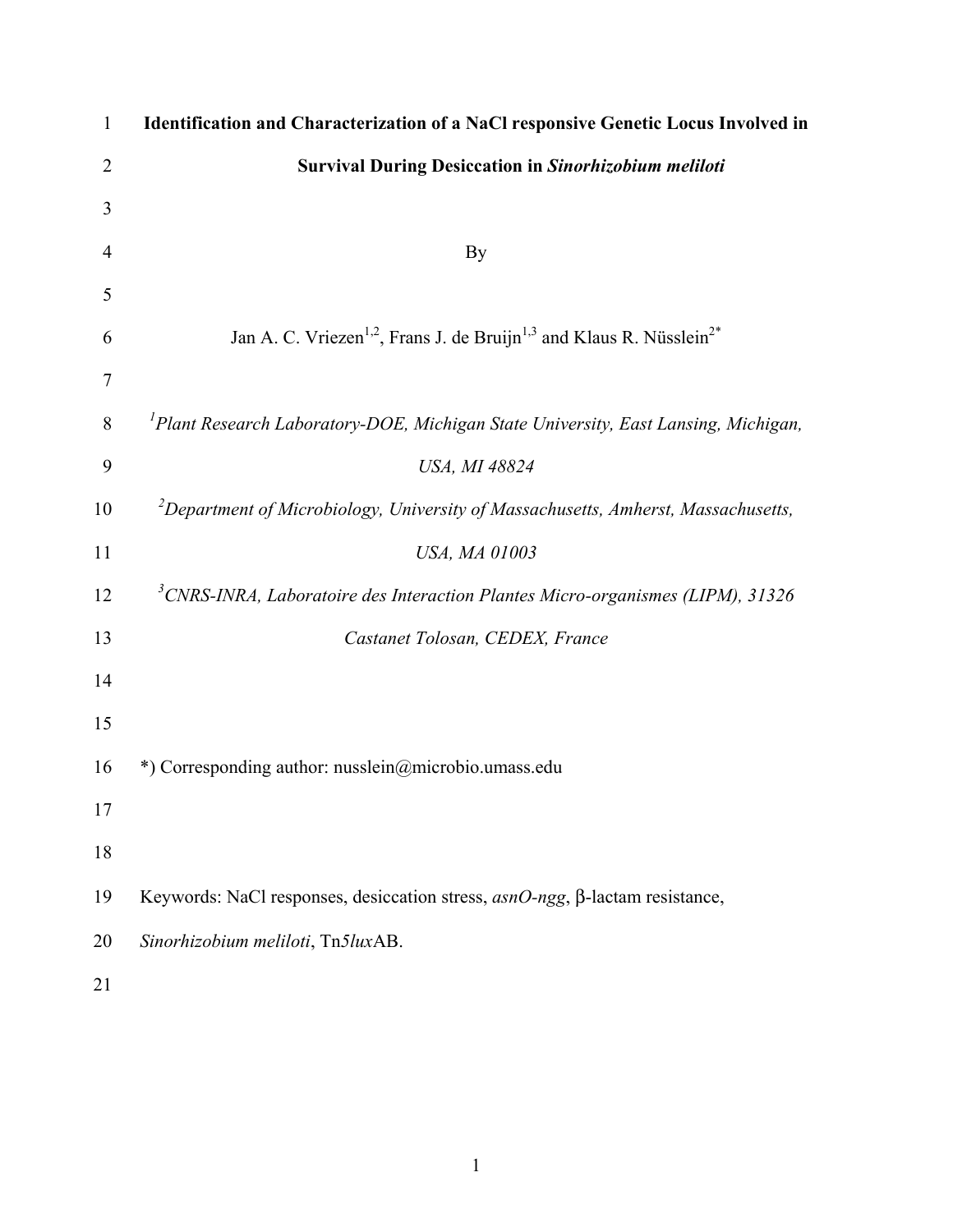#### 22 **ABSTRACT**

23

24 The *Rhizobiaceae* are a bacterial family of enormous agricultural importance due to the 25 ability of its members to fix atmospheric nitrogen in an intimate relationship with plants. 26 Their survival as naturally occurring soil bacteria in agricultural soils as well as popular 27 seed inocula is affected directly by drought and salinity. Survival after desiccation in the 28 presence of NaCl is enabled by underlying genetic mechanisms in the model organism *S.*  29 *meliloti* 1021. Since salt-stress parallels a loss in water activity, the identification of 30 NaCl responsive loci may identify loci involved in survival during desiccation. This 31 enabled identification of the loci *asnO* and *ngg* for their reduced ability to grow on 32 increased NaCl concentrations, likely due to their inability to produce the osmoprotectant 33 N-acetylglutaminylglutamine (NAGGN). In addition, the mutant harboring 34 *ngg*::Tn*5lux*AB was affected in its ability to survive desiccation, and responded to 35 osmotic stress. Desiccation sensitivity may be due to secondary functions of Ngg like 36 cell wall metabolism suggested by the presence of a dAla-dAla domain, and by 37 sensitivity of the mutant to ȕ-lactam antibiotics. *Asn*O::Tn*5lux*AB is expressed during the 38 stationary phase under normal growth conditions. Aminoacid sequence similarity to 39 enzymes producing  $\beta$ -lactam inhibitors and increased resistance to  $\beta$ -lactam antibiotics 40 may indicate  $asnO$  is involved in the production of a  $\beta$ -lactam inhibitor. 41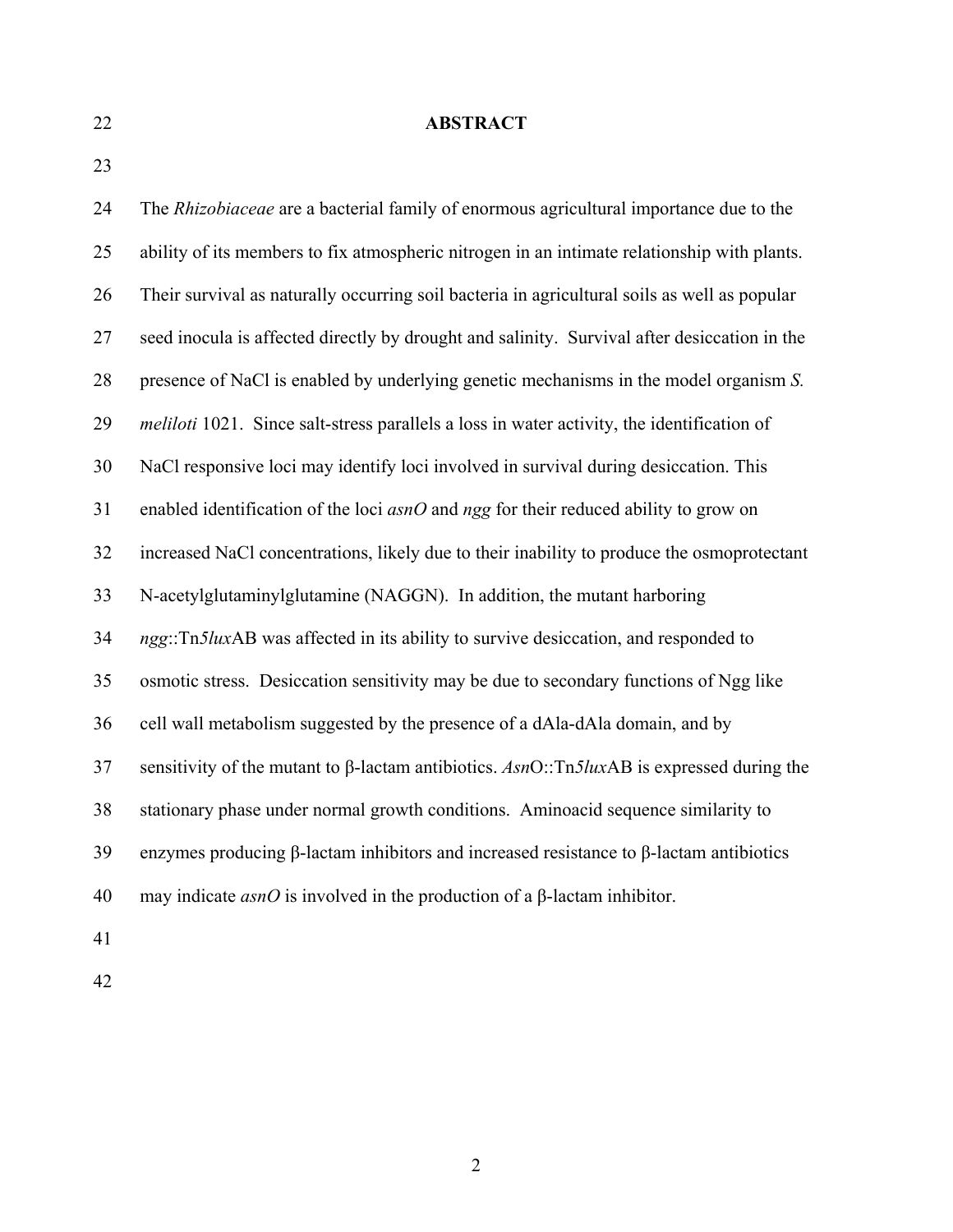#### 43 **INTRODUCTION**

44

45 The *Rhizobiaceae* are a bacterial family of enormous agricultural importance due to their 46 ability to fix atmospheric nitrogen in an intimate relationship with plants (1). They occur 47 naturally in most agricultural soils and their survival is affected directly by both drought 48 and salinity (2). Unfortunately, changes in climate patterns are occurring and as a direct 49 consequence salinification and desertification, are some of the major threats to 50 agricultural land use. It is estimated that over 40% of arable land will be affected by 51 desiccation and salinity by 2025 (2). Furthermore, production of seed inocula often 52 includes a drying-phase negatively affecting colony-forming units of added rhizobia (3, 53 4), potentially resulting in desiccation induced Viable But Non-Culturable cells (5). 54 A multitude of conditions have been studied affecting survival during desiccation 55 of agriculturally important *Rhizobiaceae* (6, 7, 8, 9, 10, 11, 12, 13, 14, 15, 16, 17, 18, 19, 56 20). These conditions include the intrageneric differences to cope with desiccation stress, 57 which affect survival (6, 9, 10, 21, 22, 18, 5, 13). These data suggest that no single gene 58 affects the ability of rhizobia to survive desiccation but that several mechanisms are 59 likely responsible. 60 One of the conditions affecting the ability of *S. meliloti* to survive desiccation is

61 NaCl availability (10, 13), hence our study of the response of *S. meliloti* 1021 to drought 62 in conjunction with different salt-stresses (13). We showed that this strain survives 63 desiccation worse when exponentially growing cells were resuspended in water compared 64 to resuspension in water containing 400 mM NaCl. In contrast, increasing amounts of 65 sodium chloride (200 and 400mM) added to standard media like Yeast Manitol Broth and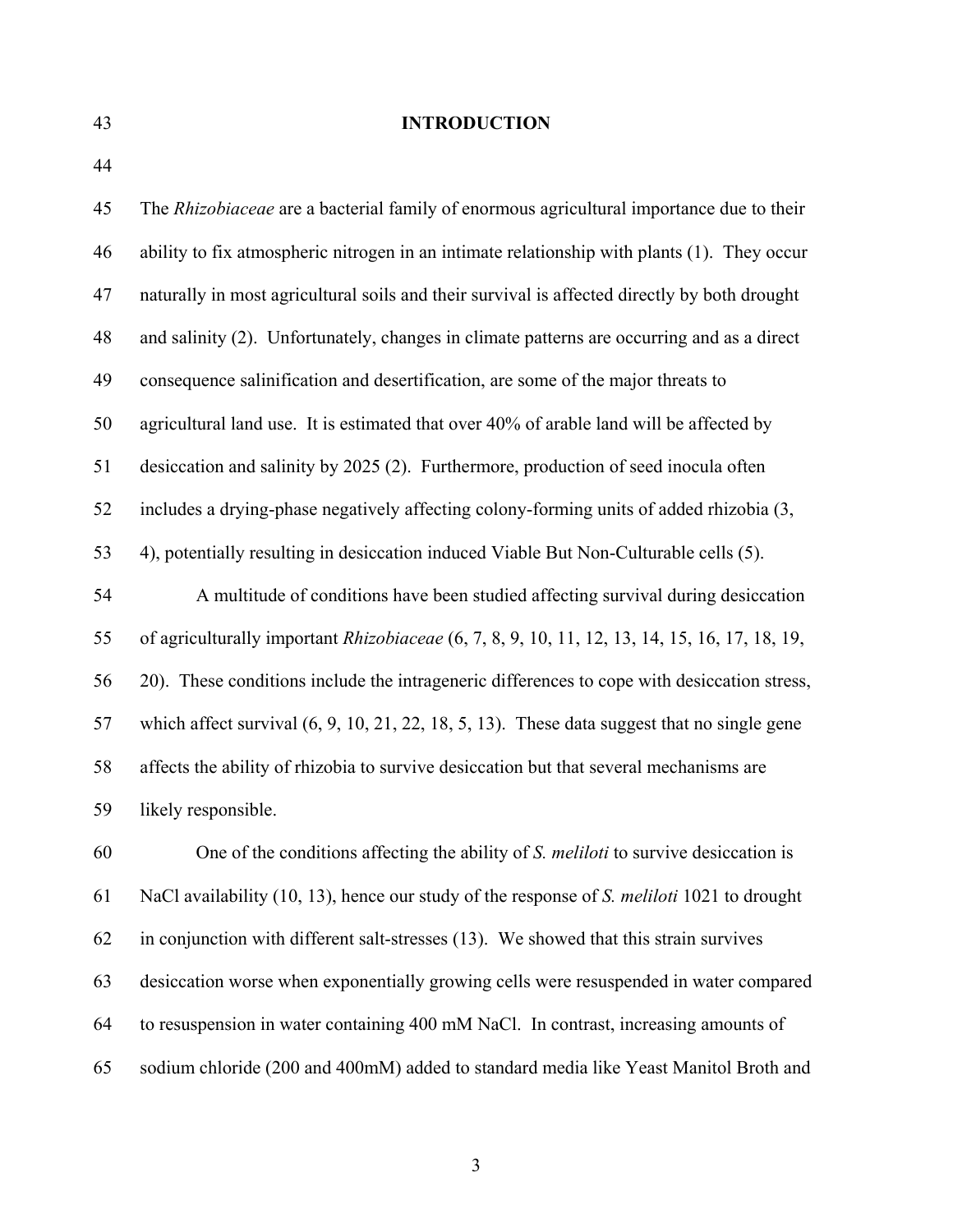66 Phosphate Mannitol Medium were found to enhance survival. This effect was mainly 67 caused by the presence of anions in the growth medium rather than cations (10, 13). 68 These observations indicate that the response to desiccation in conjunction with the 69 presence of NaCl is physiological in origin (13, 4), and that the underlying genetic 70 mechanisms are important for the cell's survival during desiccation. The *in-situ* 71 relevance of this physiological effect is further demonstrated by the fact that NaCl and 72 the availability of osmoprotectants affect survival of rhizobia in soil (23, 24), as well as 73 in seed inocula (25).

74 Examples of genetic mechanisms involved in survival during desiccation have 75 been identified previously and include the operon *agl* for trehalose/maltose and sucrose 76 uptake (*smb03060-03065*) (26), or the trehalose/maltose/sucrose operon (*thu*, *smb20324-* 77 *20330*) identified by Jensen (27). The *thu* operon is expressed to a higher level during an 78 osmotic upshift (28), and McIntyre (29) showed that loci involved in trehalose 79 metabolism affect survival during desiccation. The above-described uptake systems 80 involve osmoprotectants, which accumulate during salt stress, thus potentially affect 81 NaCl mediated survival during desiccation.

82 In addition to trehalose uptake, a target of desiccation responses is the cell wall, 83 which is also affected by the presence of NaCl (15, 30, 31). These responses include 84 exopolysaccharide production (32, 33, 34), which is assumed to affect desiccation 85 survival (4). Furthermore, Wei (35) and Miller-Williams (36) have shown that responses 86 to NaCl and osmotic stress affect genes potentially involved in the central metabolism 87 like elongation factors, DNA ligases, chaperones, and cell division proteins. It is well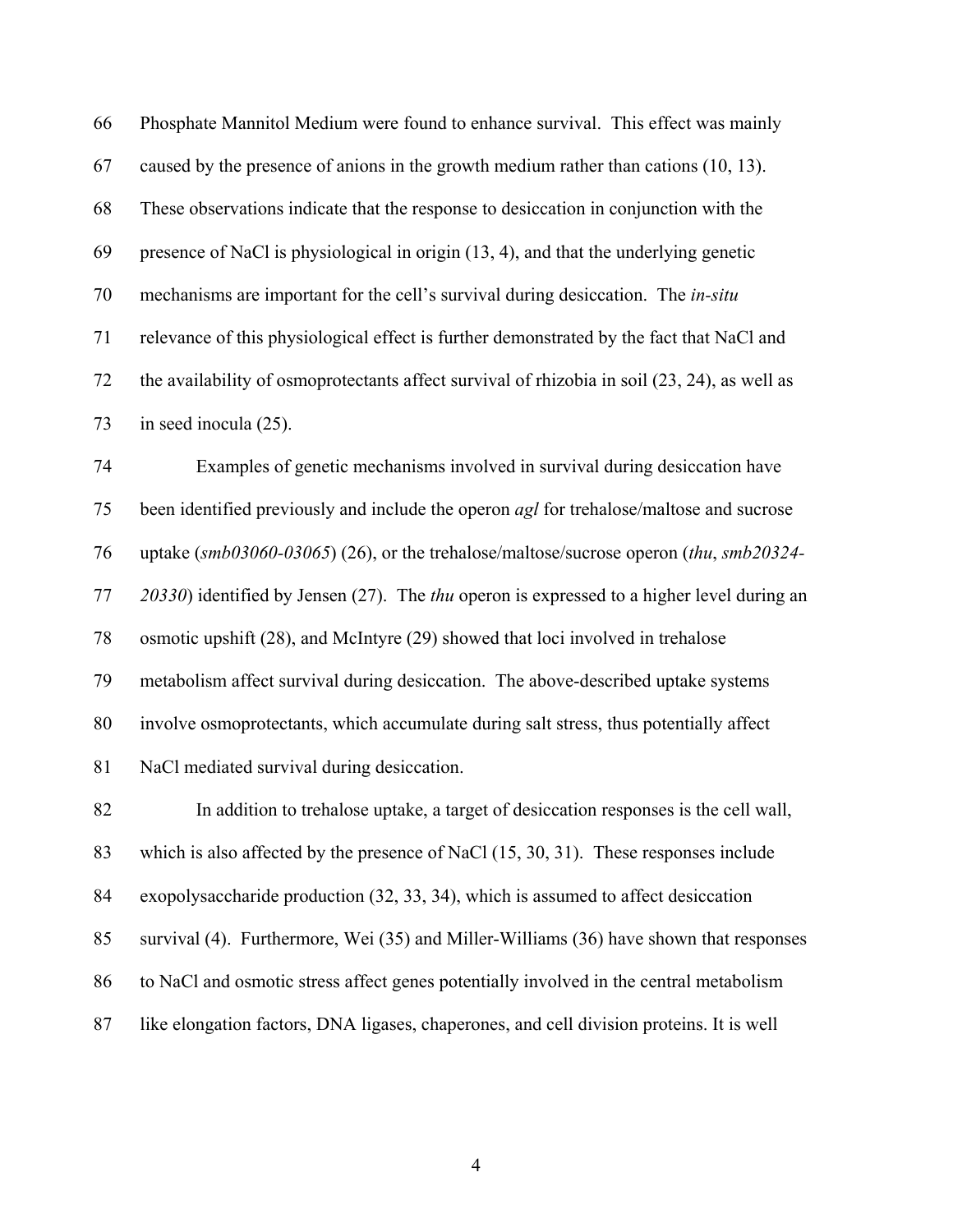88 known that DNA is a target for desiccation stress, and recently Humann (37) confirmed 89 this for rhizobia.

90 In this study the hypothesis that certain NaCl responsive loci are involved in 91 survival during desiccation was further tested. We identified Tn*5lux*AB tagged loci that 92 are responsive to increased concentrations of NaCl. Some of these mutants were also 93 tested for their ability to survive desiccation, and NaCl responsive loci involved in 94 survival during desiccation were characterized for their response to water stress. Finally, 95 we also tested their response to β-lactam antibiotics to test for potential involvement in 96 cell wall function.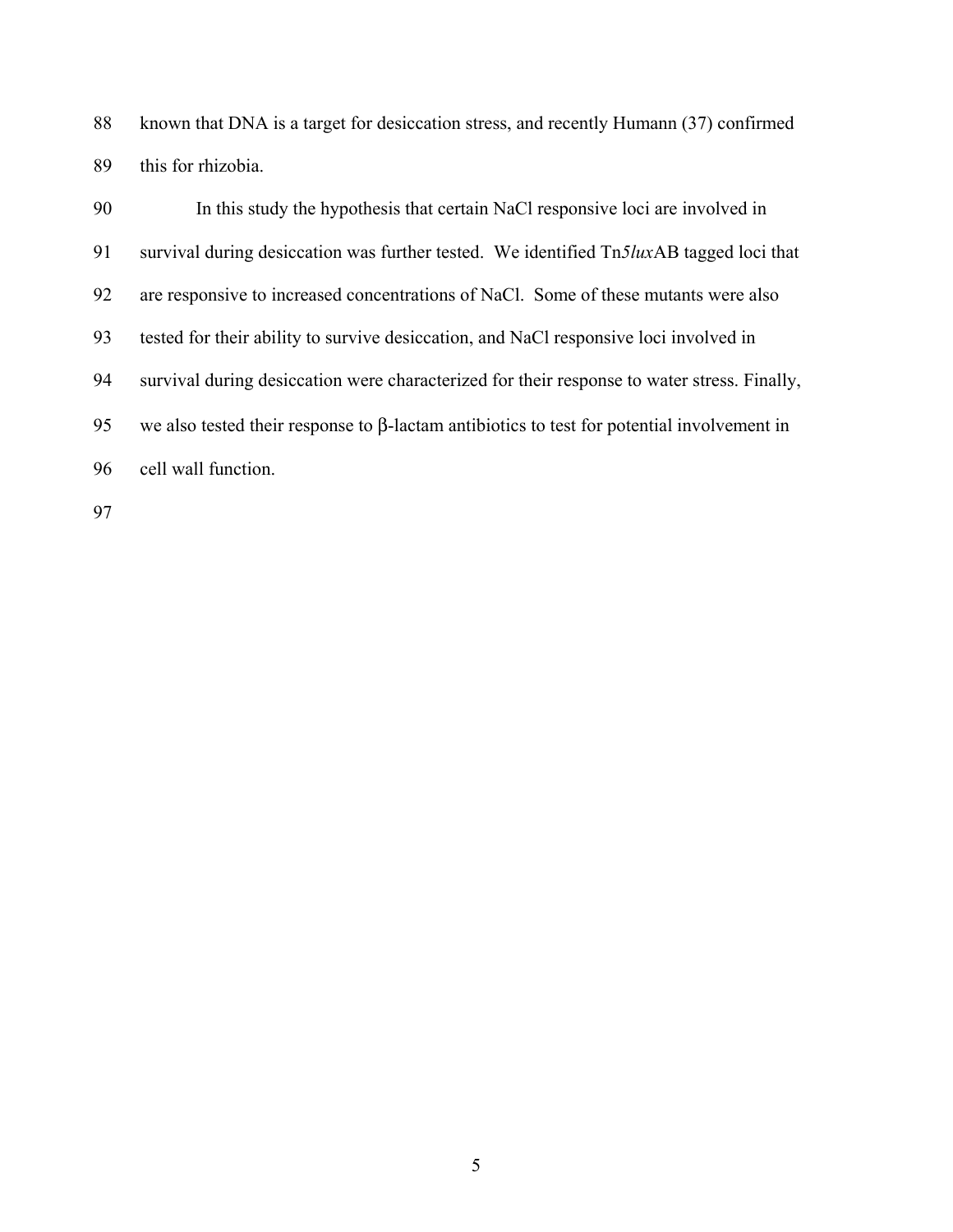#### 98 **MATERIALS AND METHODS**

99

#### 100 **Materials**

- 101 *S. meliloti* 1021 was obtained from our strain collection (38). An *E. coli* strain
- 102 containing plasmid pRK2013 was obtained from T. Lessie (39), and used for triparental
- 103 matings. Phage ΦM12, employed to reconstruct Tn*5luxAB* transcriptional fusions, was
- 104 supplied by Dr. Graham Walker (40). A Tn*5lux*AB transcriptional fusion mutant bank
- 105 was created for *S. meliloti* strain 1021 as described previously (41). *S. meliloti* strains
- 106 Sce1-Sce12 were identified and characterized in this study. *S. meliloti* strain CV2, which
- 107 serves as the positive control for NaCl dependent luciferase expression, was described by
- 108 Milcamps (41). A negative control for NaCl dependent luciferase expression (strain
- 109 1D1) was randomly chosen from the mutant bank. *E. coli* DH5α- and JM109-competent
- 110 cells were obtained from Invitrogen or prepared following standard protocols (42). All
- 111 strains were maintained on TY plates with the appropriate antibiotics. Media used were
- 112 TY (43), GTS (41), LB (42), YMB and PMM (5, 13, 44). Alfalfa seeds were obtained
- 113 from the seed company Outsidepride (BS-ALFALFA-5;Lot No:A2N-1769-3;
- 114 Outsidepride, Salem, OR, USA). According to the manufacturer, these seeds have not
- 115 been treated with any chemicals.
- 116

#### 117 **Induction studies using Tn***5lux***AB transcriptional fusions**

- 118 The screening of the Tn*5lux*AB transcriptional fusion mutant bank was carried out using
- 119 a photonic camera (Hamamatsu C1966-20 (45)), as described previously by Milcamps
- 120 (41) and adapted to screen for luciferase fusions induced during exposure to NaCl as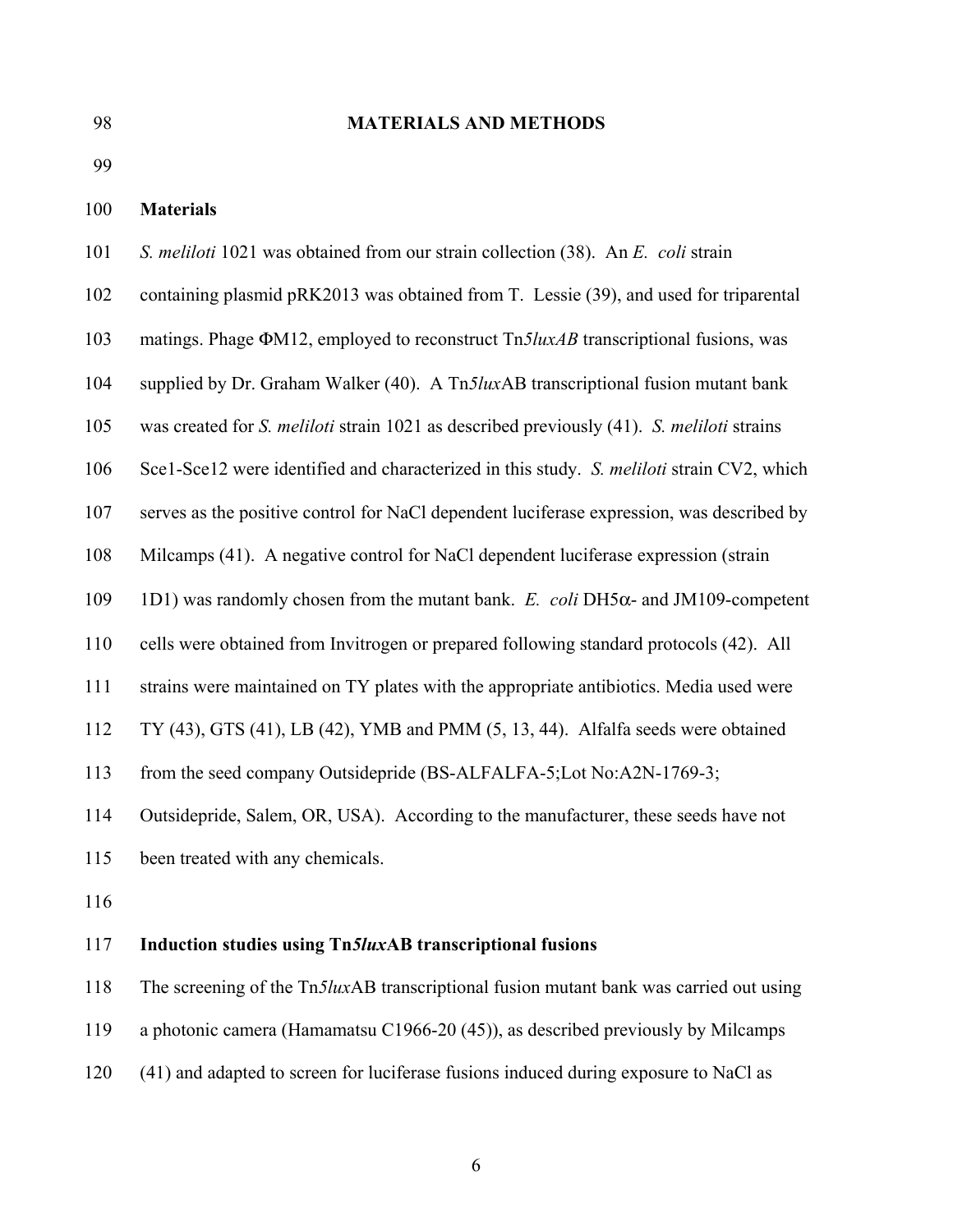121 follows: The induction screenings were performed on PMM plates (PMM with 15g/L 122 agar) containing 400 mM NaCl, and luciferase expression was measured after four and 123 eight hours of incubation. Strains were selected based on an increase in luciferase 124 expression when compared to the same strain not exposed to NaCl. Those strains with 125 increased luciferase expression in four replicate screenings were considered further. The 126 luciferase activity assays using a luminometer are described by Phillips (46), with the 127 following modification: PMM was employed. One culture (OD~0.2) was split into six 23 128 mm culture tubes (5 mL of culture per tube) and diluted with the same amount (1:1) of 129 PMM or PMM with 800 mM NaCl, resulting in PMM media containing 0 and 400 mM 130 NaCl in triplicate. Light emission using a TD 20/20 luminometer was measured by 131 adding a 100 L subsample to a 10 L BSA (2% Sigma Co) aldehyde (n-decanal, 0.2%, 132 Sigma Co.) solution. Strains with a positive response during eight hours in three replicate 133 experiments were explored further. 134 When the response to water activity and osmotic stress was tested, media with 135 double the amount of the final concentration of NaCl were mixed 1:1 with the growing 136 cell culture. Except in the screening in which luciferase expression is reported as 137 RLU/mL/min, in all other studies, results are reported as RLU/mL/min/OD<sub>595</sub> 138 (RLU=relative light units). Concentrations to mimic a reduction in water activity were 139 calculated from empirically obtained data presented by Leistner and Rodel (47) and by 140 Brown (48). The addition to PMM of 400 mM NaCl, 520 mM Glycerol, 222 mM 141 Sucrose, or 780 mM Polyethyleneglycol (PEG200) results in a final wateractivity  $(A_w)$  of 142 0.986.

143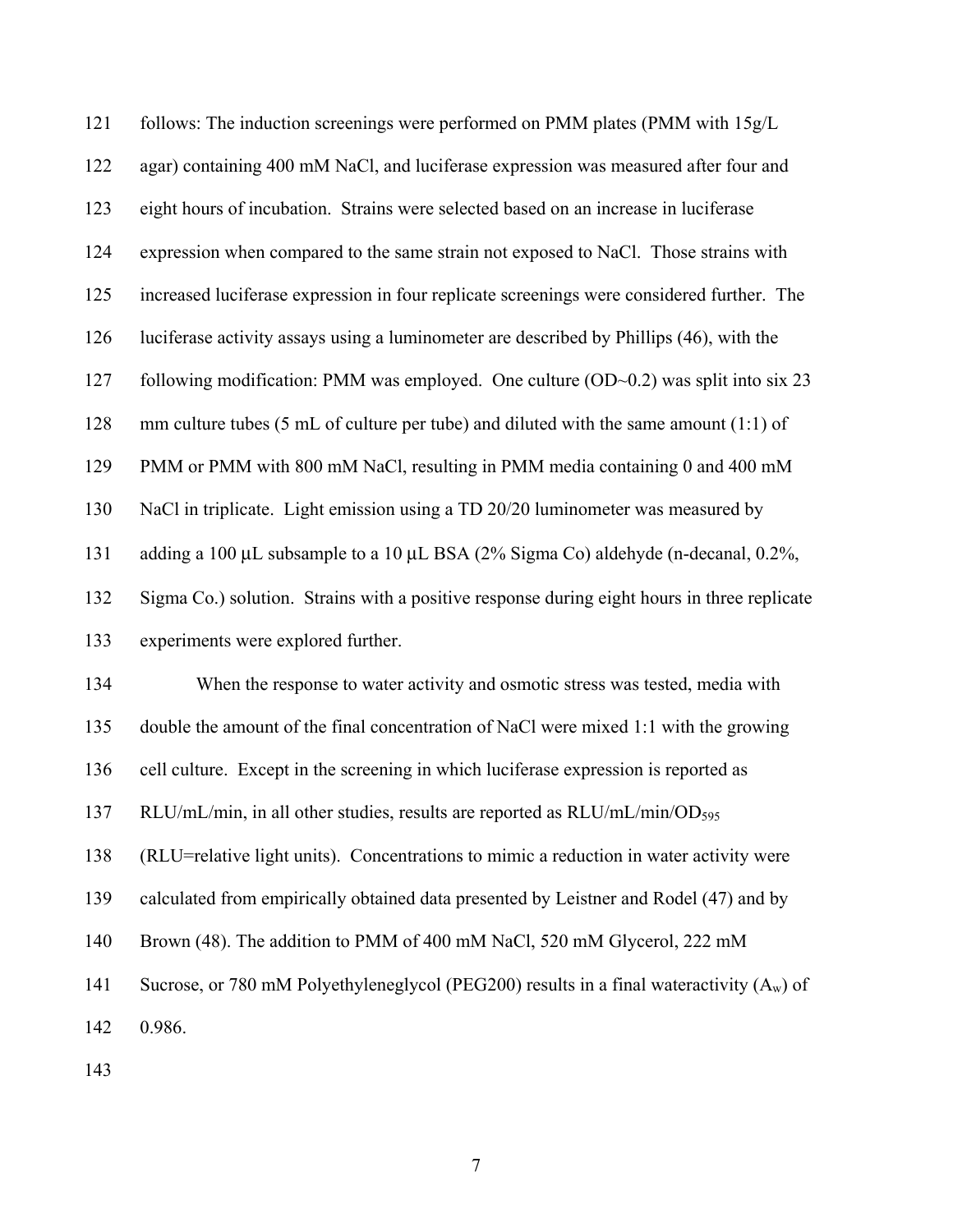#### 144 **Growth experiments**

145 Initial growth experiments were performed as follows. Five milliliters of PMM and PMM

- 146 amended with 400 mM NaCl in culture tubes were inoculated with 50 L of a three-day-
- 147 old TY culture, incubated at  $28^{\circ}$ C, with shaking at 220 rpm. Over the course of five
- 148 days, growth was checked twice daily and compared to *S. meliloti* 1021. Growth curves
- 149 were generated using 30 mL media in 250 ml flasks, inoculated with  $\frac{1}{100}$   $\frac{v}{x}$  three-day-
- 150 old TY culture and incubated at  $28^{\circ}$ C and agitated at 220 rpm. Antibiotics were used in
- 151 the following concentrations: kanamycin 25 g/mL, streptomycin 25 g/mL,
- 152 spectinomycin 25 g/mL, and chloramphenicol 10 g/mL. For the amino acid
- 153 complementation studies, 5 mL of PMM+400 mM NaCl in culture tubes were inoculated
- 154 with 50 L full density, 3-day-old TY cultures. Amino acids were added at a final
- 155 concentration of 50 g/ml. Cultures were incubated at  $28^{\circ}$ C and agitated at 220 rpm.
- 156

#### 157 **Molecular methods**

158 All molecular procedures were based on protocols of Sambrook and Russell (2001), or 159 previously described by Wolk (45) and Milcamps (41). The copy number of Tn*5lux*AB 160 was determined using Southern hybridization, and the rescue, sequencing, and insertion 161 site determination were performed as described by Milcamps (41) and Wolk (45). 162 Fragments resulting from *Bgl*II and *Eco*RI restriction digests were separated on 0.7% 163 agarose gels and transferred to nitrocellulose filters using Southern blotting. *Eco*RI 164 digested, DIG\* labeled pRL1063a served as the probe (Boehringer Mannheim, Richfield, 165 CT).The insertion site was determined by sequencing outward from the insertion 166 sequence using primers, as described by Milcamps (41) and comparing the sequences to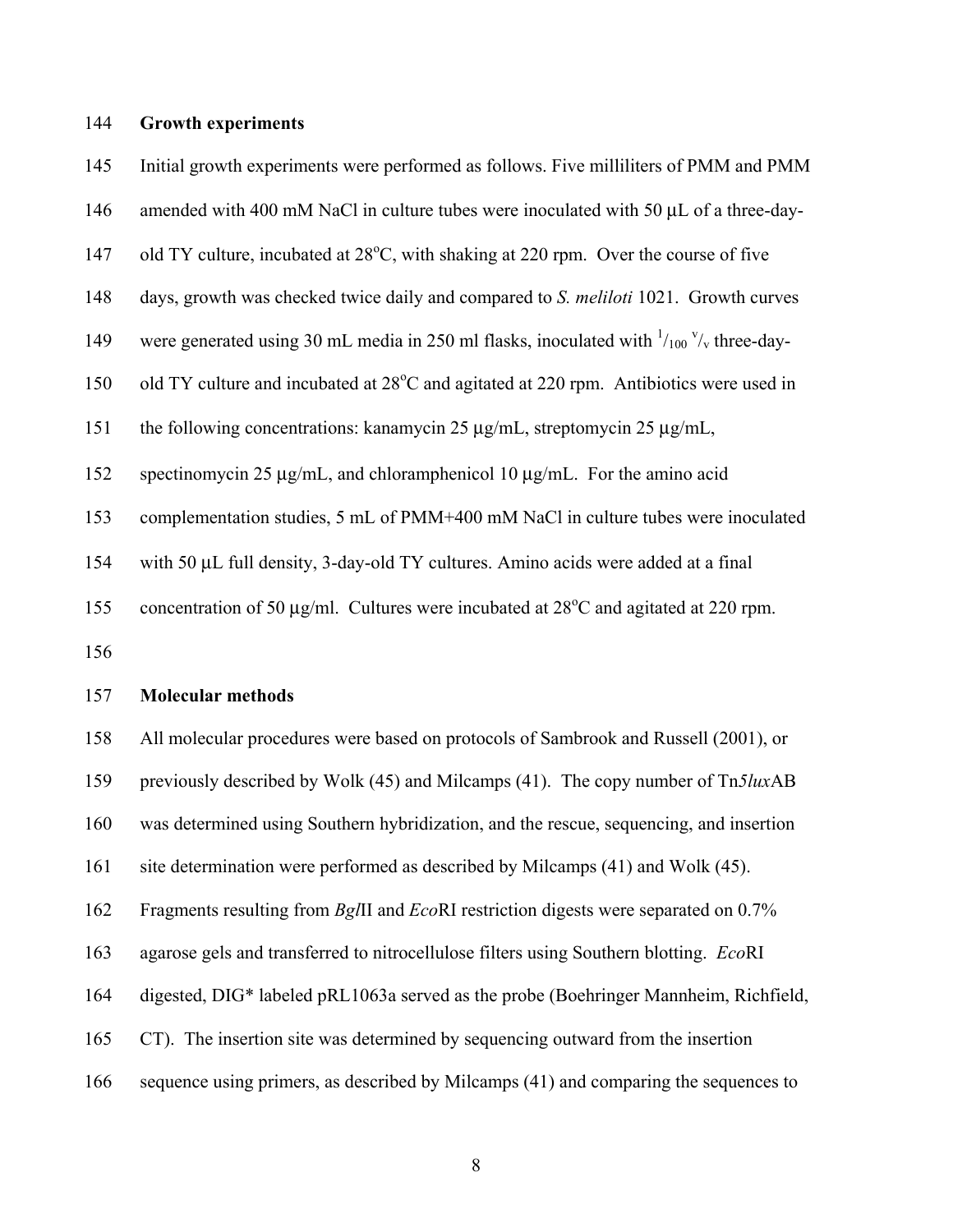- 167 the *S. meliloti* 1021 database
- 168 (http://iant.toulouse.inra.fr/bacteria/annotation/cgi/rhime.cgi/). The Tn*5lux*AB insertions
- 169 were transduced using ΦM12 to reconstruct the same mutation in a new genetic
- 170 background to reduce the possibility of secondary mutations (40). Transductants were
- 171 selected on GTS with kanamycin and streptomycin, and the copy number of Tn*5lux*AB
- 172 was determined as described above.
- 173

#### 174 **Molecular sequence analysis**

- 175 The amino acid sequences from the loci tagged in strain Sce10 and Sce11 were blasted
- 176 against cDart and the Conserved Domain Database at NCBI
- 177 (http://www.ncbi.nlm.nih.gov). The promoter prediction programs employed were (i)
- 178 Neural Networks (http://www.fruitfly.org/seq\_tools/promoter.html, 49), (ii) Sequence
- 179 Alignment Kernel (http://nostradamus.cs.rhul.ac.uk/~leo/sak\_demo/, 50) and (iii) Virtual
- 180 Footprint (http://prodoric.tu-bs.de/vfp/vfp\_promoter.php, 51).
- 181

#### 182 **Antibiotic susceptibility**

- 183 A full-density TY culture was diluted in sterile water to  $OD_{595} = 0.05$ . A volume of 100
- 184 L of diluted cells was spread on PMM plates, and a filter paper with a defined amount
- 185 of antibiotics was placed on the plate surface. Antibiotic discs were generated from filter
- 186 paper or supplied by Benton-Dickinson (Sparks, MD, USA). Plates were incubated for
- 187 three days at  $28^{\circ}$ C, and growth was checked twice daily. Antibiotics tested were
- 188 streptomycin, kanamycin, bacitracin, cycloserine, penicillin, and vancomycin. Inhibition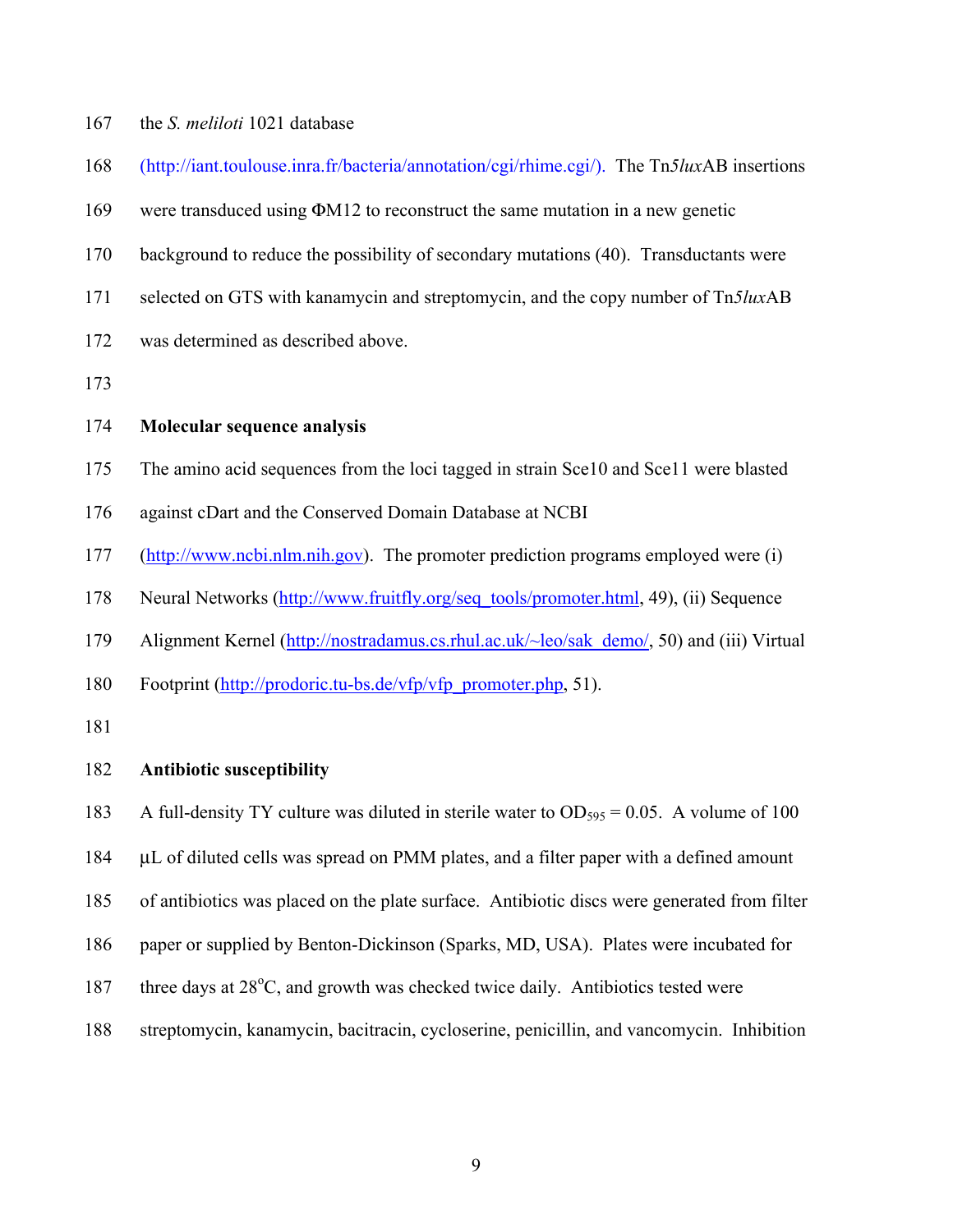189 with lysozyme was also tested by dropping 5 L of a 50 mg/ml solution on a lawn of 190 cells. Plates were checked daily for inhibition of the lawn.

191

#### 192 **Survival during desiccation.**

193 This method was previously described by Vriezen (13), and used with the following 194 modifications: Three culture tubes containing 5 mL liquid TY medium with the

195 appropriate antibiotics were inoculated with one isolated colony from fresh TY plates and

196 grown to full OD at  $28^{\circ}$ C and agitated at 220 rpm. 50 L of these cultures were

197 transferred to three culture tubes containing 5 mL PMM+400 mM NaCl and antibiotics

198 and incubated until OD<sub>595</sub> values of  $0.2 - 0.4$  were reached. Equal amounts of cells,

199 estimated using the OD595 values, were concentrated in a microcentifuge (13,000 g for

200 two minutes), the supernatant was removed and the pellets washed in one milliliter of

201 PMM+400 mM NaCl. 100 L suspensions were pipetted onto a membrane filter in a

202 microcentrifuge tube. Six tubes were stored in a 450 mL glass jar containing 100 mL

203 oversaturated KCl solution, which resulted in a relative humidity in the airphase of 22%.

204 After a storage time of at least three days at RT in the dark, samples were removed and

205 exposed to 100% RH for one hour. One mL of YMB was added to resuspend the cells

206 and surviving colony forming units were established. The relative survival was calculated

| 207 | using the colony forming units at $T=0$ as 100% |  |  |  |  |
|-----|-------------------------------------------------|--|--|--|--|
|-----|-------------------------------------------------|--|--|--|--|

- 208
- 209
- 210
- 211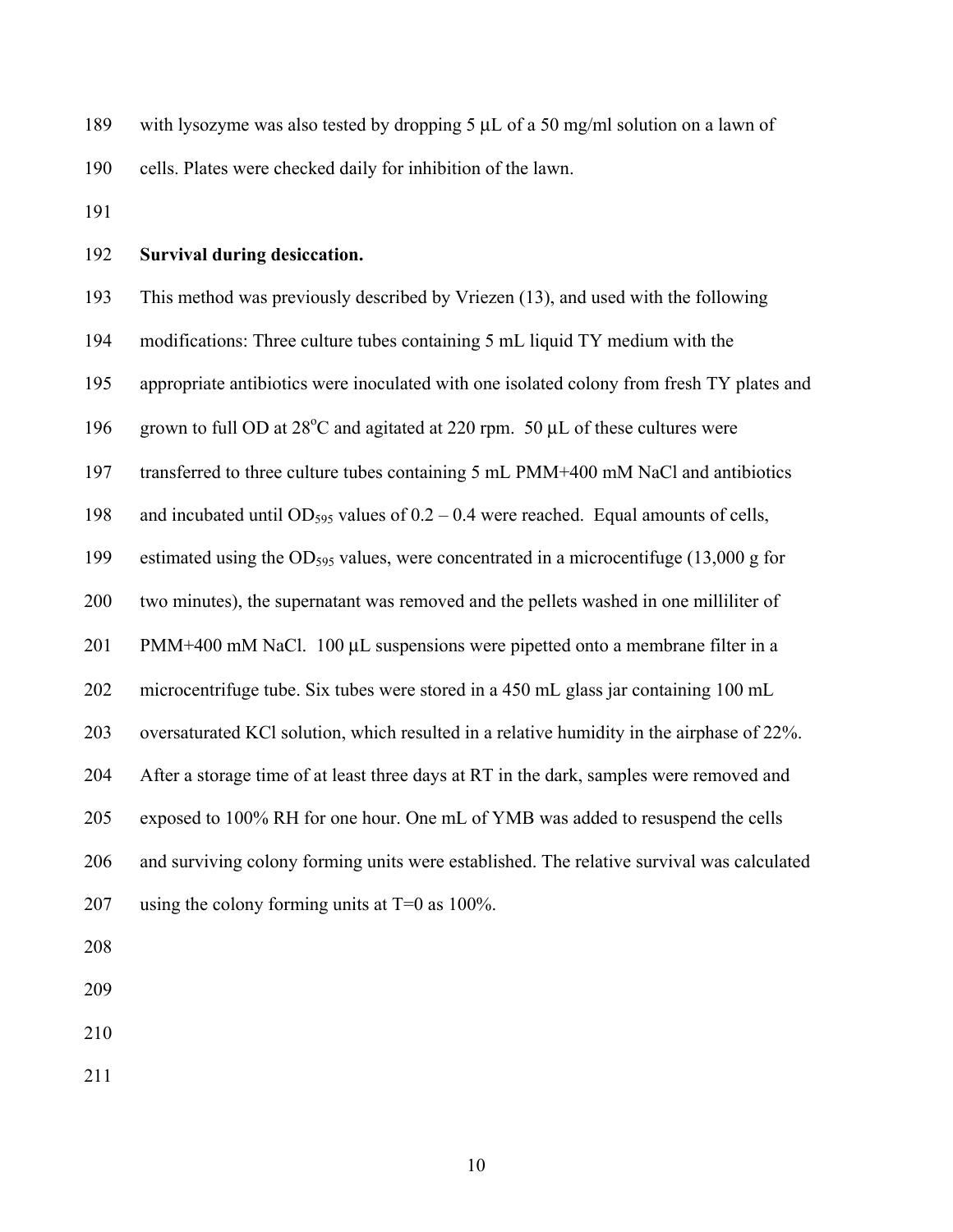## 212 **Symbiotic phenotypes**

- 213 The mutants selected were tested for their symbiotic phenotype as described by Milcamps
- 214 (41). Inoculated seedlings were incubated for four weeks at  $20^{\circ}$ C with a 12 h light and
- 215 dark cycle. Alfalfa roots were checked for the occurrence of nodules.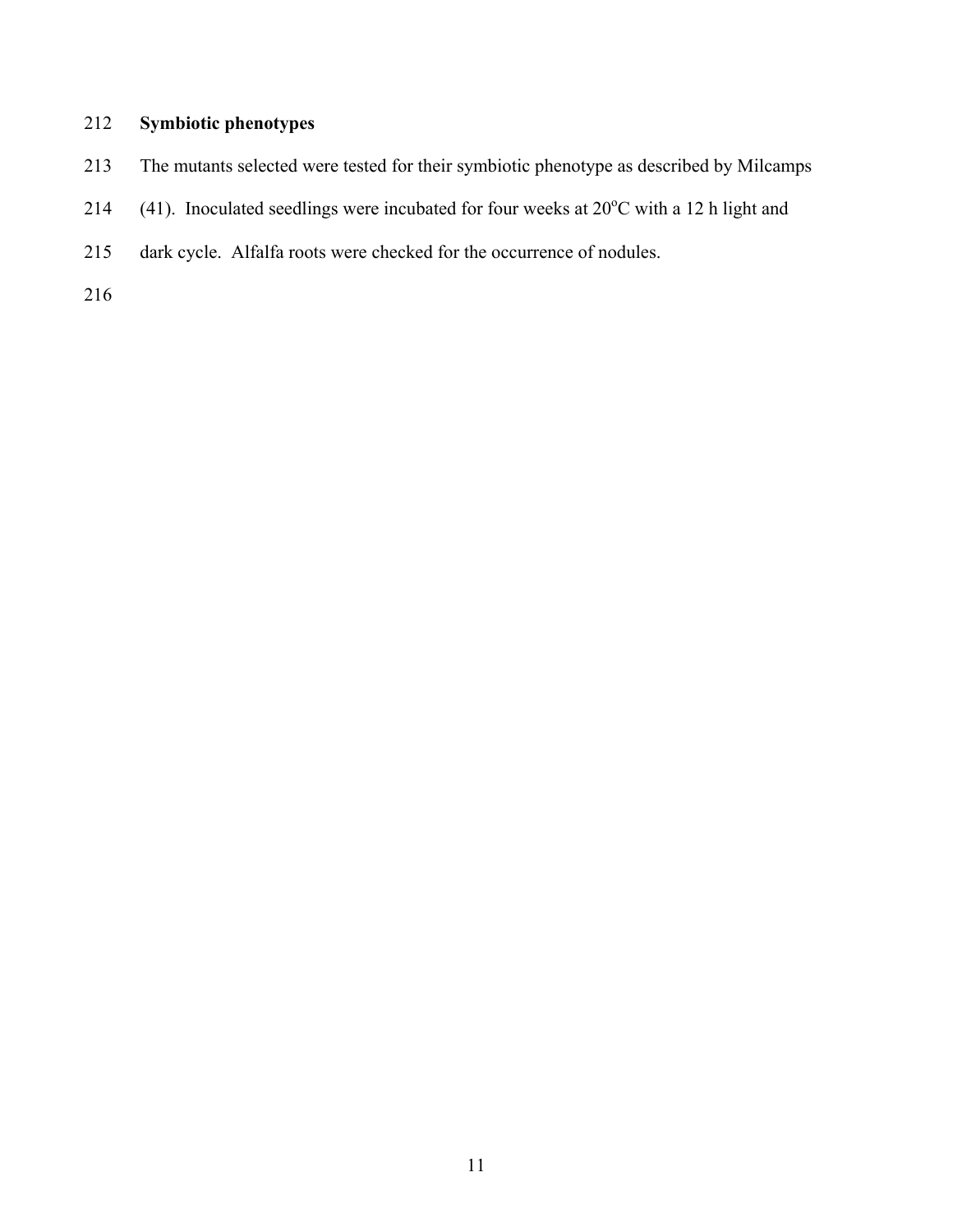#### 217 **RESULTS**

218

#### 219 **Identification of a NaCl-responsive putative operon.**

220 The goal of this work was to identify genetic loci in *S. meliloti* 1021 involved in survival 221 during desiccation. Previous studies have shown that the survival during desiccation of 222 *S. meliloti* increases in the presence of NaCl (10, 13). Therefore, a *S. meliloti* Tn*5lux*AB 223 transcriptional fusion mutant bank (41) was screened for an increase in luciferase 224 expression during exposure to 400 mM NaCl, followed by a screen for loci affecting the 225 desiccation phenotype of mutant strains. After eight hours of exposure to NaCl twelve 226 mutants that were significantly induced (P<0.001) in the presence of NaCl were 227 identified (Figure 1) that had a single copy of Tn*5lux*AB integrated (Data not shown). 228 These strains were annotated Sodium chloride expressed-strains, abbreviated as Sce1 to 229 Sce12. Except for Sce5 and Sce12, all strains showed a significant increase in luciferase 230 expression after three hours of incubation in the presence of 400 mM NaCl (Fold increase 231 >2, P<0.001, N>6). The genomic sequence of regions immediately adjacent to Tn*5lux*AB 232 was determined for ten strains, and was used to identify the tagged loci in *S.meliloti* 1021 233 (Table 1). Expression of Sce10 (*asnO*) in response to NaCl was confirmed using RT-234 PCR (Data not shown).

235 Four of the ten identified Tn*5lux*AB tagged loci in strains Sce2, Sce3, Sce10, and 236 Sce11, mapped to the same part of the genome, and had inserted in what appears to be 237 one operon (Figure 2A). The first four genes are involved in dipeptide uptake, the fifth is 238 a potential regulator of this operon, and the last two are hypothetically involved in the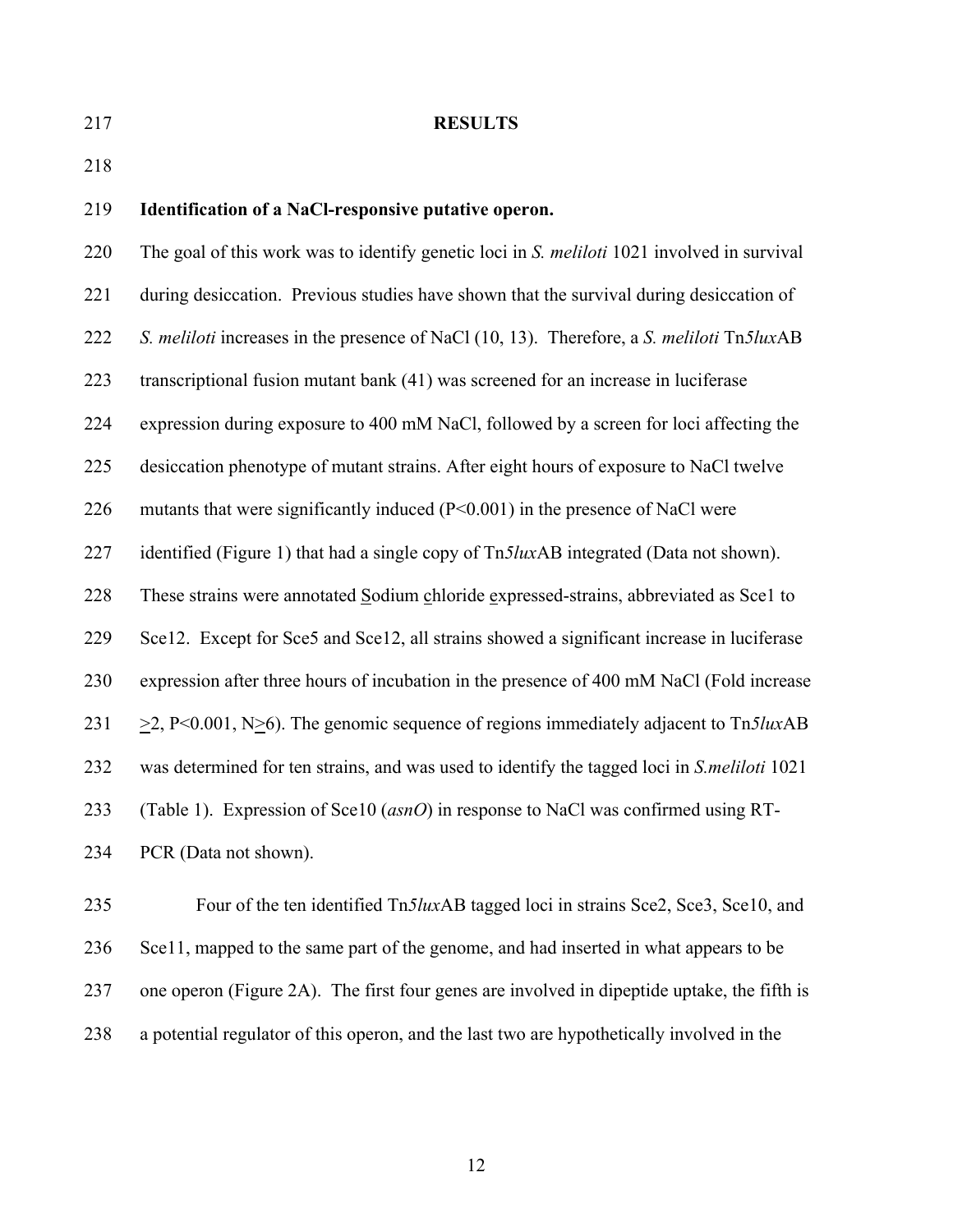239 synthesis of NAGGN, a compatible solute known to result in growth at increased 240 osmolarity upon osmotic shock (52, 53).

241

#### 242 *Ngg***::Tn***5lux***AB affects the ability to respond to water stress.**

243 To test if the tagged mutants are indeed affected in their ability to grow on increased 244 concentrations of NaCl, eight mutants (Sce1, Sce2, Sce3, Sce4, Sce6, Sce9, Sce10, 245 Sce11) were grown in PMM and in PMM amended with 400 mM NaCl. No mutant 246 showed differences in growth compared to the reference strain in PMM, indicating the 247 absence of auxotrophs under this condition. However, in the presence of 400 mM NaCl, 248 strains Sce10 and Sce11 were reduced in their ability to grow (Figure 3A). The Tn*5* 249 mutations in these two strains were reconstructed in the reference strain and their geno-250 and phenotypes confirmed. Furthermore, complementation by a plasmid borne *asnO* in 251 Sce10 was verified (Data not shown).

252 To determine if locus *asnO* and *ngg* also affect the ability of *S. meliloti* 1021 to 253 survive desiccation, strain Sce10 and Sce11 were dried at 22% RH for three days in 254 PMM in the presence of 400 mM NaCl. As controls, the survival of *S. meliloti* 1021 and 255 strain Sce3 were also determined. As the data indicate, strains Sce3 and Sce10 were able 256 to survive desiccation to a similar degree as the reference strain  $(P>0.05)$ , while strain Sce11 was 15.4-fold reduced relative to the reference strain  $(P=3.5x10^{-3})$ ; Figure 3B). The 258 ability of strains Sce3 and Sce10 to survive desiccation shows that neither the presence of 259 the transposon, the expression of luciferase in the presence of NaCl, the ability to grow in 260 the presence of NaCl, the presence of NAGGN, nor polar effects can account for the 261 reduced ability to survive desiccation of strain Sce11.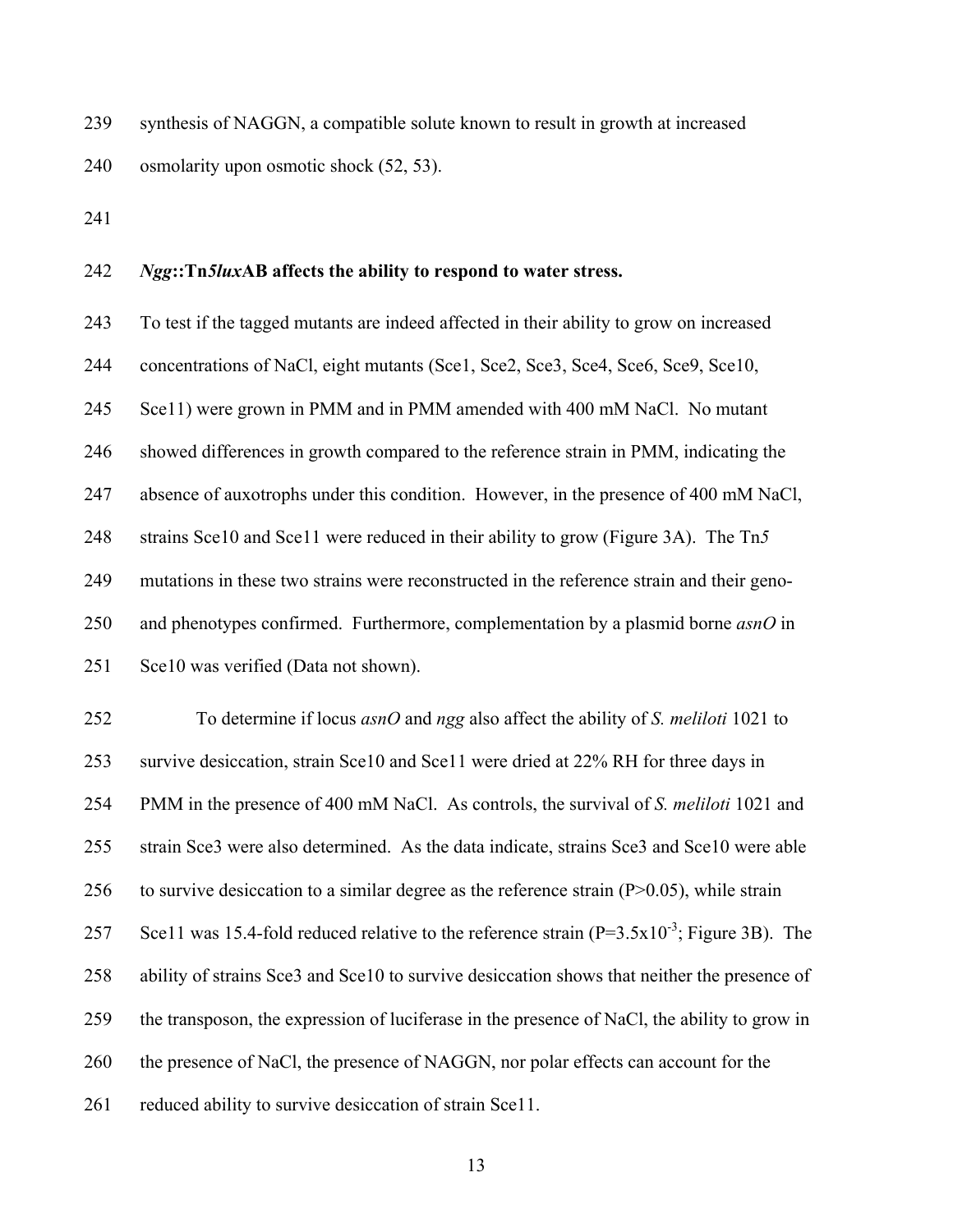| 262 | To determine if a reduction in water activity affects expression of                                   |
|-----|-------------------------------------------------------------------------------------------------------|
| 263 | ngg::Tn5luxAB, strain Sce11 was exposed to several compounds in concentrations that                   |
| 264 | lead to the same reduction in water activity $(A_w)$ . The presence of 400 mM NaCl, 520               |
| 265 | mM Glycerol, 222 mM Sucrose, or 780 mM PEG-200 in PMM, all give an $A_w$ of 0.986                     |
| 266 | (47, 48). The results depicted in figure 3C indicate that a reduction in $A_w$ does not affect        |
| 267 | expression of ngg::Tn5luxAB since in that case luciferase expression levels would be                  |
| 268 | similar in all four conditions. Although ngg::Tn5luxAB does not respond to a reduction                |
| 269 | in water activity, the response to the same osmotic stress caused by 400 mM NaCl or 800               |
| 270 | mM sucrose, a non-accumulating osmoprotectant in rhizobia (54), is similar in both                    |
| 271 | conditions. This indicates that <i>ngg</i> ::Tn5 <i>luxAB</i> responds to osmotic stress and that the |
| 272 | response to NaCl is more likely caused by osmotic stress than by ionic stress. Thus, a                |
| 273 | reduction in $A_w$ and an increase in ionic stress do not affect expression of                        |
| 274 | $ngg::Tn5luxAB$ .                                                                                     |

## 276 **Glutamine and glutamate complementation of growth in the presence of NaCl .**

277 *AsnO* and *ngg* are genetically linked in a diverse range of microorganisms and are 278 involved in the production of NAGGN, a dipeptide that accumulates during osmotic 279 stress (13, 44, 52, 53). The possibility that strains Sce10 and Sce11 are limited in their 280 response to grow in the presence of glutamine under inducing and growth-limiting 281 conditions was tested since biosynthesis of NAGGN uses glutamine as substrate. The 282 response of strain Sce11 resembles that of the reference strain, indicating that disruption 283 of *ngg* does not lead to malfunction in the response to NaCl in the presence of glutamine 284 (Figure 4). However, strain Sce10 had lost its ability to grow on 400 mM NaCl in the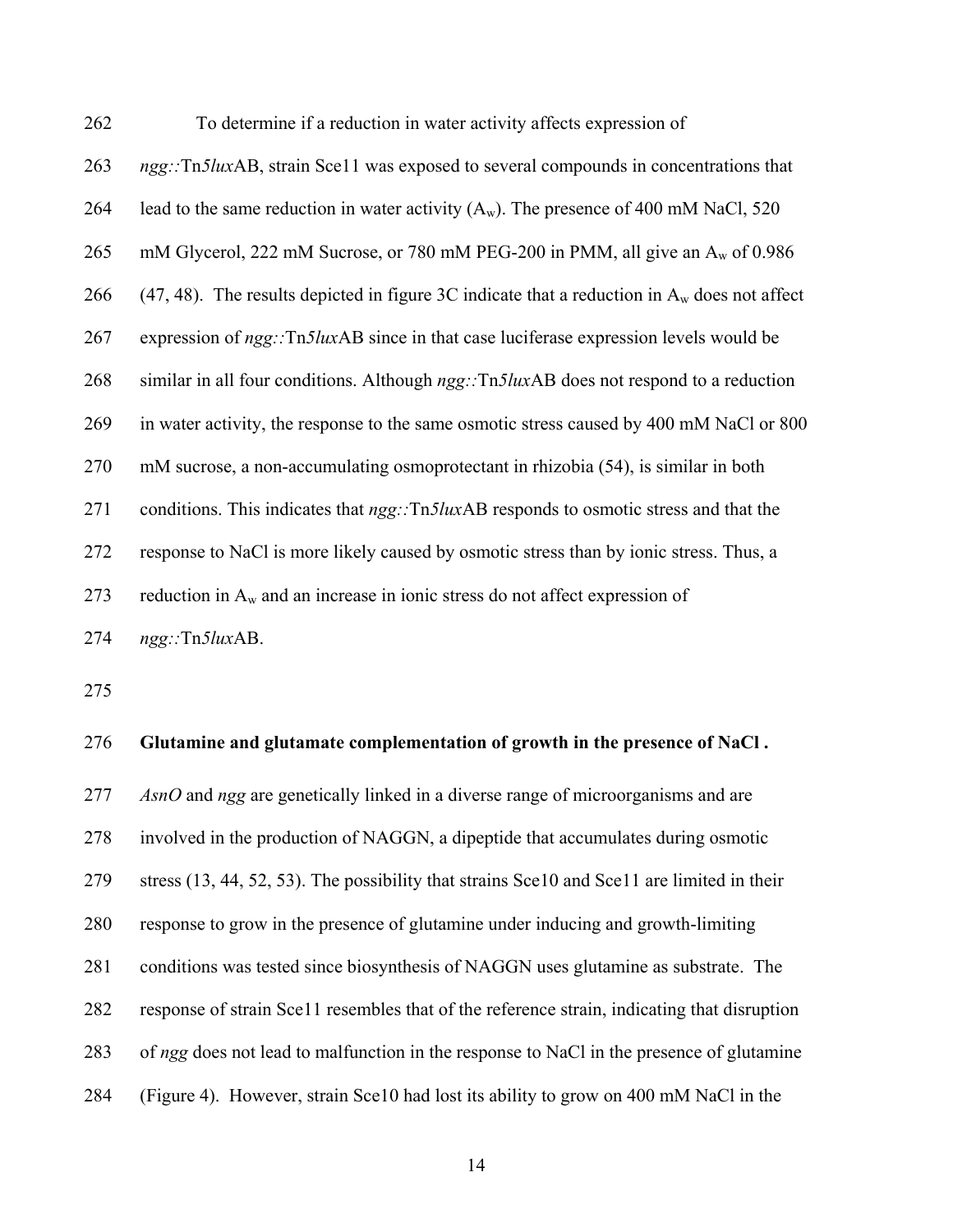285 presence of glutamine, suggesting that disruption of *asn*O leads to the inability to use 286 glutamine in the response mechanism to increased NaCl concentrations. Although the 287 addition of glutamate did not affect growth in *S. meliloti* 1021 (P=0.32), it stimulated 288 growth slightly in Sce11, and reduced growth slightly in Sce10 (P=0.02, and P=0.04 289 respectively).

290

# 291 *AsnO::***Tn***5lux***AB and** *ngg::***Tn***5lux***AB are differentially expressed during the**  292 **stationary phase.**

293 Previous work indicated that the survival of *S. meliloti* increases 2.9 fold in the stationary 294 phase compared to the exponential phase (13). To test if *asnO*::Tn*5lux*AB and 295 *ngg*::Tn*5lux*AB are expressed during the stationary phase, luciferase activity levels were 296 measured during a growth curve (Figure 5). When growing in PMM, the growth curves 297 for strains Sce10 and Sce11 were similar to those of *S.meliloti* 1021, suggesting the 298 absence of auxotrophs under permissive conditions, although exponential growth started 299 earlier in Sce11. When luciferase induction levels were measured during the course of 300 growth, a differential response of *asnO*::Tn*5lux*AB and *ngg*::Tn*5lux*AB was found during 301 lag-, exponential-, and stationary phase. Expression of *asnO*::Tn*5lux*AB drastically 302 decreased during exponential growth of strain Sce10 and increased again in the stationary 303 phase. If responsive at all, expression of *ngg*::Tn*5lux*AB is slightly increased very early 304 during exponential growth, however, *asnO*::Tn*5lux*AB shows a decrease in luciferase 305 activity in the early stages of growth, while activity increases again during the stationary 306 phase.

307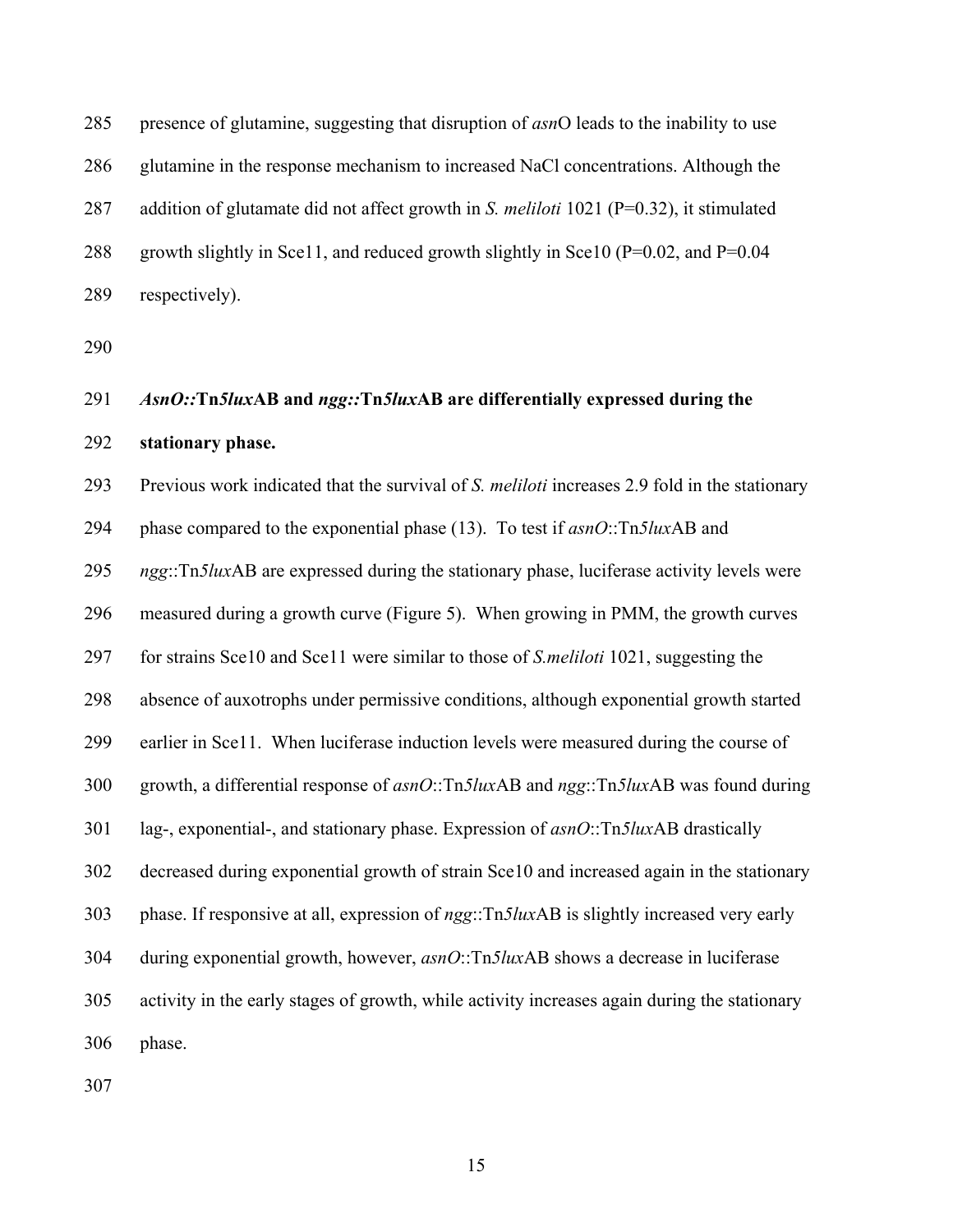#### 308 **Domain structure** *AsnO* **and Ngg relate to antibiotic resistance.**

309 A blast analysis of the amino acid sequence against the cDart and the Conserved Domain 310 Database at NCBI revealed that AsnO*S.meliloti* 1021 contains a GnAT domain between amino 311 acid 2-224 (Evalue=6e<sup>-32</sup>) and is associated with a conserved Asn synthase domain 312 located between amino acid 246-524 (Evalue=1.7e<sup>-55</sup>) (Figure 2B). AsnO<sub>*S.meliloti* 1021</sub> is in 313 a class of sequences most closely related to  $\text{AsnB}_{E, coli}$  (Evalue=5.6e<sup>-118</sup>), a glutamine 314 hydrolyzing asparagine synthase as reported earlier (53, 55, 56). More diverse members 315 of this group of proteins include AsnO*B.subtillis* and LtsA*C.glutamicum* (55). Although 316 previously not appreciated, AsnO*S.meliloti* also has similarity to β-LS*S.clavuligerus*, a protein 317 with the ability to synthesize clavulanic acid, an inhibitor of β-lactamases (57). 318 An amino acid sequence comparison of Ngg against cDart and the Conserved 319 Domain Databases revealed two conserved domains. The first is an acetyl transferase 320 domain between amino acids 170-240 (Evalue=9 $e^{-6}$ ). The second domain has highest 321 sequence similarity to RimK RelE ligase (Evalue=5.2e<sup>-7</sup>), cyanophycin synthase (CphA, Evalue= $1.6e^{-56}$  and dAla-dAla ligase (Ddl domain; peptidoglycan synthesis) between 323 amino acids 287-595 (Evalue=4.2e<sup>-47</sup>) (Figure 2B). Potential involvement in dAla-dAla 324 ligase activity and peptidoglycan synthesis suggests that strain Sce11 is cycloserine 325 sensitive (58, 59) and/or penicillin sensitive (60). 326 Because of these similarities, we hypothesized that strains Sce10 and Sce11 are 327 affected in their ability to deal with β-lactam antibiotics since β-lactam antibiotics target 328 the cell wall (60). To put these hypotheses to the test, Kirby-Bauer experiments were

330 including streptomycin (all insensitive), and kanamycin (Tn5*luxAB* carries kanamycin

329 performed (Table 2). Both strains show the expected sensitivities to several antibiotics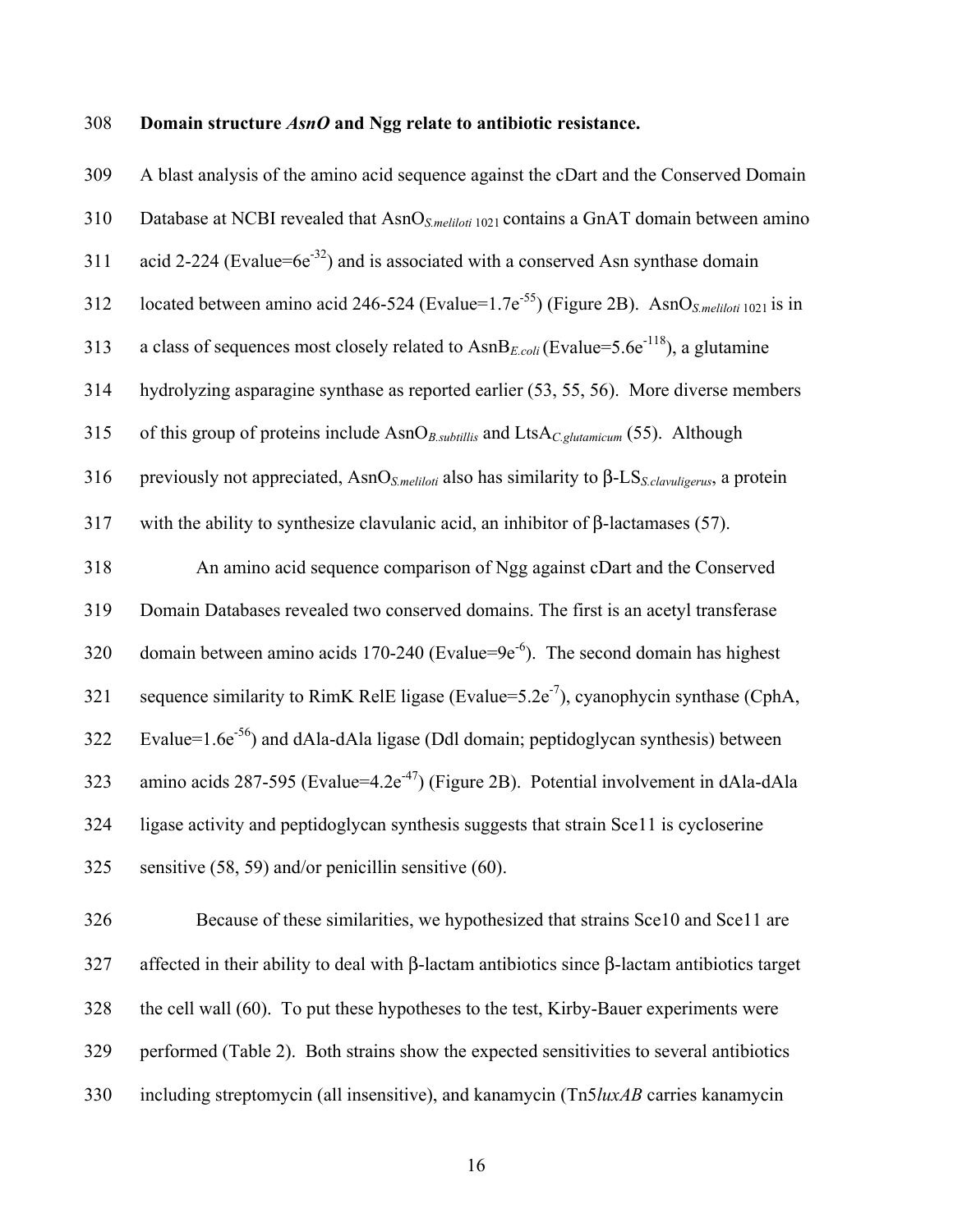331 resistance in Sce10 and Sce11 making them less sensitive to kanamycin). Sce10 is less 332 sensitive to the β-lactam antibiotic penicillin, and in contrast, Sce11 is more sensitive to 333 penicillin than the reference strain *S. meliloti* 1021.

334

#### 335 **Symbiotic characterization.**

336 To further characterize the mutants, alfalfa seedlings were infected with the Tn5*lux*AB

337 mutant strains and the ability to nodulate was recorded. All strains formed nodules, thus

338 no locus is essential for nodulation. When strains Sce10 and Sce11 were used to infect

339 alfalfa roots, the strains formed pink nodules, indicating that they are nitrogen fixation

340 proficient. Furthermore, alfalfa plants appeared the same when inoculated with *S. meliloti*

341 1021 or with Sce10 and Sce11, and did not appear nitrogen limited.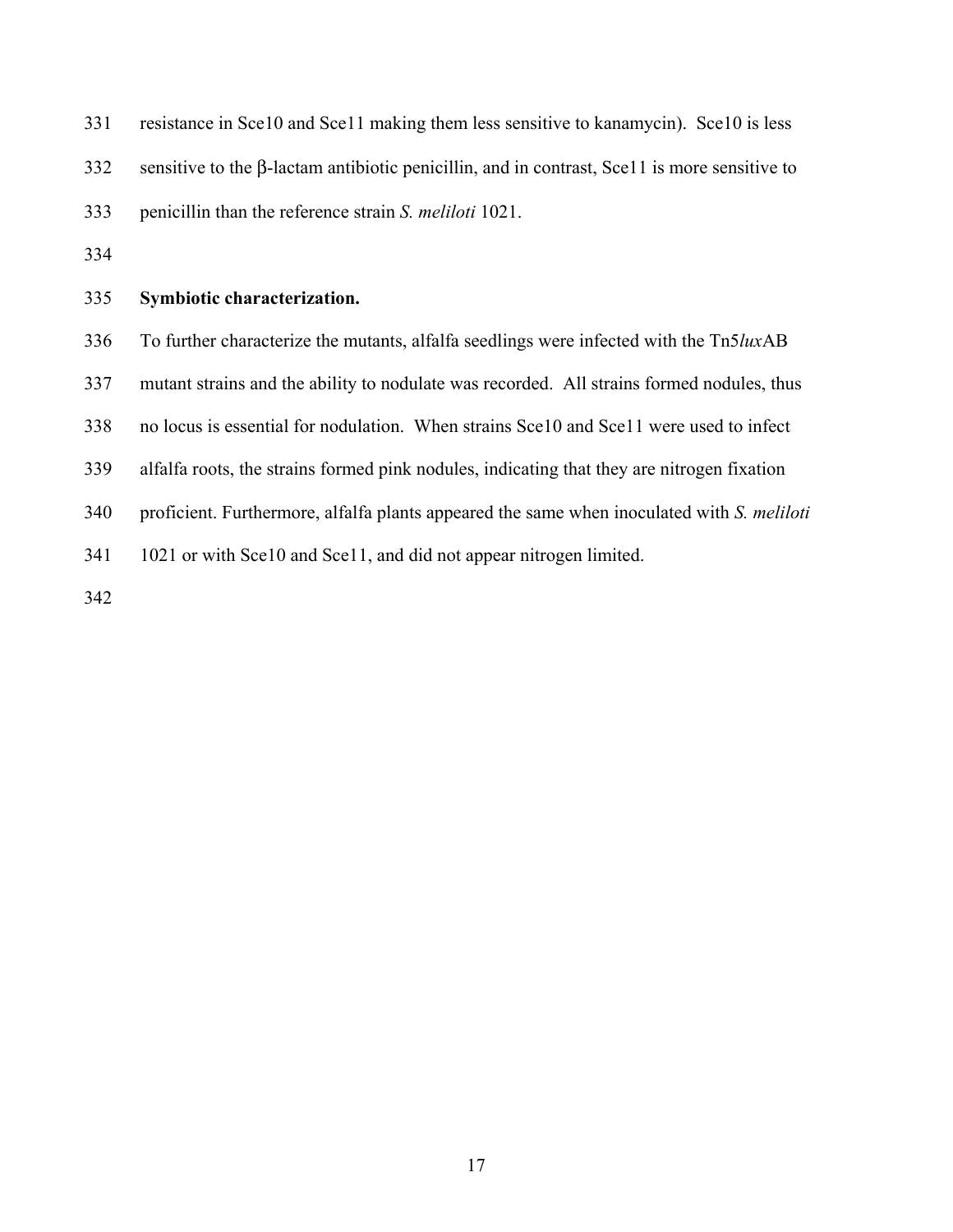#### 343 **DISCUSSION**

344

345 To address our hypothesis that a genetic mechanism is available in *S. meliloti* 1021  $346$  inducible by NaCl and affecting this organism's ability to survive desiccation (13), a 347 genetic screen for NaCl inducible loci tagged by Tn*5lux*AB was performed. Twelve 348 mutants harboring single transcriptional fusions that express luciferase at higher levels of 349 NaCl than without NaCl were found (Figure 1). Four of these Tn*5lux*AB tagged loci in 350 strains Sce2, Sce3, Sce10, and Sce11, form what appears to be one operon (Figure 2A). 351 Parts of this operon were previously identified and described (14, 53, 55, 56). Genetic 352 loci part of this operon are known to be responsive to a decrease in oxygen availability 353 (56), as well as to an increase in NaCl (61), and to PhoB independent phosphate 354 limitation (62).

355 Our hypothesis that certain NaCl responsive loci are involved in survival during 356 desiccation was supported by the results that two of the mutants (Sce10 and Sce11, with 357 *asnO* and *ngg* tagged respectively) were reduced in their ability to grow at increased 358 NaCl concentrations (Figure 3A), and the *ngg* locus was also involved in NaCl mediated 359 survival during desiccation (Figure 3B). Induction of this locus is mainly osmotic stress 360 related, and not by a reduction in water activity, nor by ionic stress (Figure 3C). Other 361 loci in *S. meliloti* must exist that affect survival during desiccation, since *ngg::*Tn*5lux*AB 362 is not predominantly responsive to NaCl. This conclusion is supported by the fact that 363 survival of the reference strain *S. meliloti* 1021 is mainly affected by the presence of the 364 chloride anion rather that its cation (13). AsnO however, is not involved in NaCl 365 mediated desiccation resistance.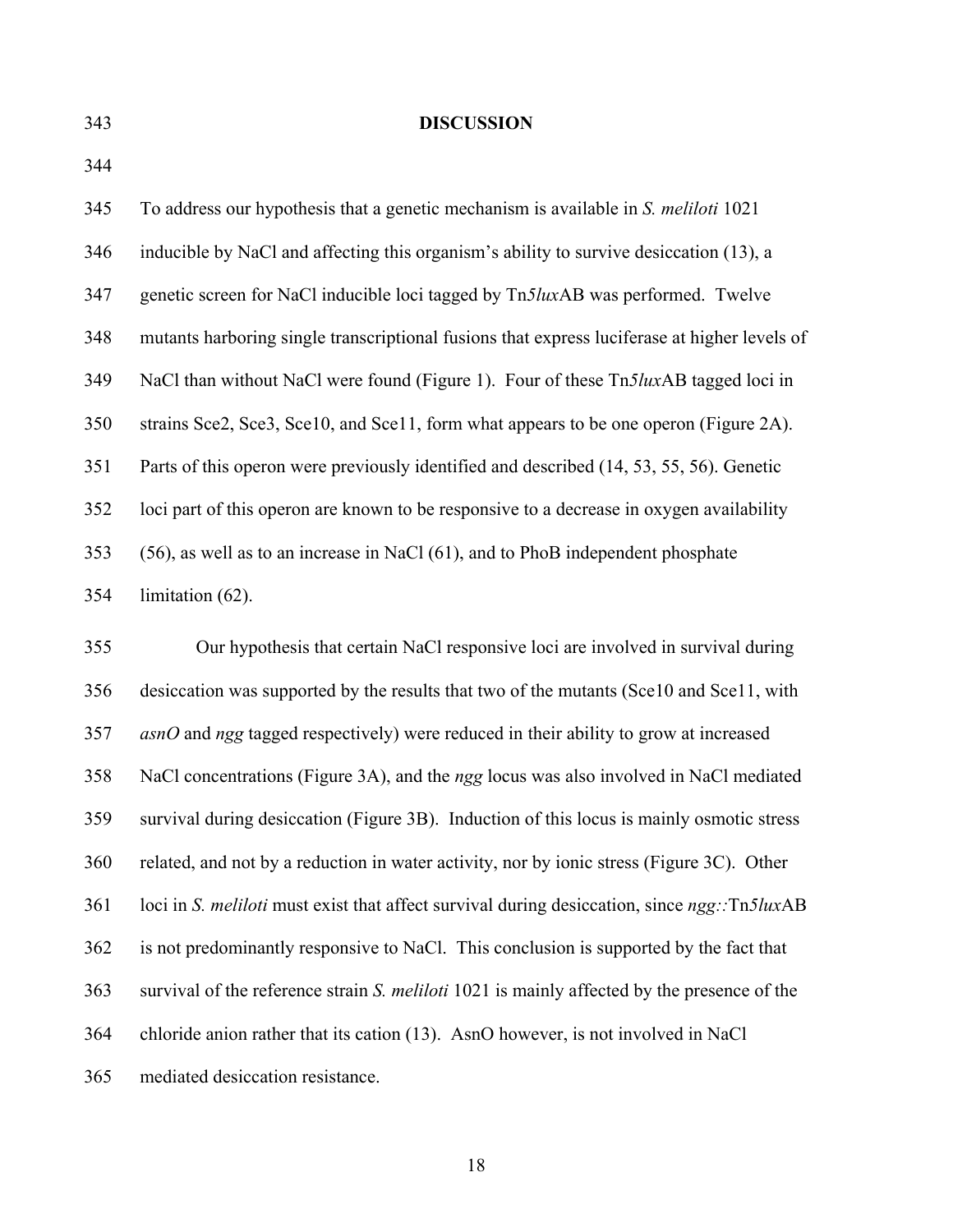| 366 | Although the loci tagged in Sce2, Sce3, Sce10, and Sce11 may form one large                     |
|-----|-------------------------------------------------------------------------------------------------|
| 367 | operon, experimental data supporting one large transcriptional unit are still lacking. Our      |
| 368 | expression data do indicate different dynamics between asnO and ngg during the                  |
| 369 | stationary phase. If the dipeptide uptake system and <i>asnO</i> and <i>ngg</i> do not form one |
| 370 | operon we would expect promoter sequences just upstream of asnO, which were not                 |
| 371 | found. Differential expression of asnO::Tn5luxAB and ngg::Tn5luxAB also indicate                |
| 372 | regulatory sites between these two ORF's, which were not found either, nor were                 |
| 373 | terminator sites as indicated by Kingsford (63). Therefore, we expect these genes to form       |
| 374 | one large operon unless unknown genetic elements are present in this locus.                     |
| 375 | AsnO and Ngg are both involved in a pathway for the production of NAGGN, a                      |
| 376 | powerful osmoprotectant. Its biochemical production involves two steps as reported by           |
| 377 | Sagot (53). In this pathway, Ngg (N-acetylglutaminylglutamine synthetase) produces the          |
| 378 | dipeptide N-acetylglutaminylglutamine (NAGG) from glutamine. AsnO is a glutamine                |
| 379 | dependent amidotransferase transferring the amide nitrogen from glutamine to N-                 |
| 380 | acetylglutaminylglutamine to produce NAGGN. The disruption of one of both steps                 |
| 381 | leads to slower growth in the presence of NaCl. However, the fact that mutant Sce11             |
| 382 | shows the same response to glutamine addition in the presence of NaCl as the reference          |
| 383 | strain, and mutant Sce10 does not, suggests that even in the absence of functional Ngg,         |
| 384 | substrate for AsnO is still present. Thus, (i) another pathway for NAGG production must         |
| 385 | be present in S. <i>meliloti</i> 1021 or, (ii) enough NAGG is present to ensure production of   |
| 386 | NAGGN for at least a couple of generations. Although unlikely due to the reduced                |
| 387 | growth on NaCl and the postulated lack of NAGGN accumulation, a possible alternative            |
| 388 | is that (iii) the Ngg::Tn5luxAB fusion protein in Sce11 is only partially disrupted, e.g.       |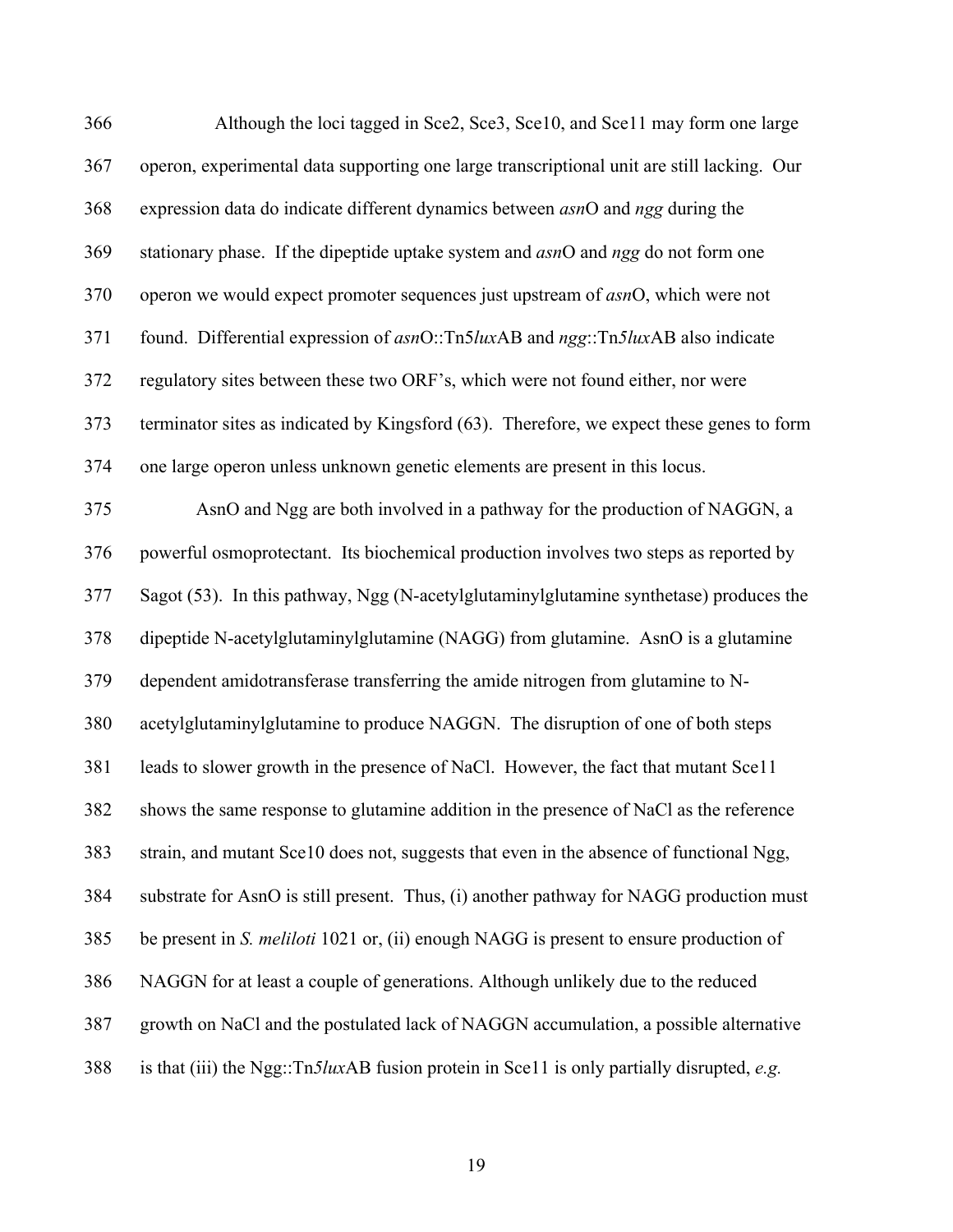389 the acetyl transferase domain may still function. The argument in interpretation (ii) has 390 some merit since growth complementation takes place at OD<0.6, but is reduced with 391 higher OD's (data not shown). Regardless, potential accumulation of NAGG in the *asn*O 392 mutant does not lead to increased growth and from the data it is clear that the postulated 393 reduced levels of NAGGN do not explain the reduced ability to survive desiccation of 394 strain Sce11. It is most likely that as yet unknown functions are associated with AsnO 395 and Ngg, *e.g.* involvement in cell wall metabolism for the possible reasons explained 396 next.

397 The aminoacid sequence of Ngg is most similar to cyanophycin synthase, and 398 contains two domains, NAT, or GCN-5 domain, and a Ddl domain. Ddl domains are 399 involved in the synthesis of peptidoglycan, and cell wall integrity is one of the main 400 factors affecting the ability to survive desiccation in rhizobia (15, 30, 31). Furthermore, 401 Ddl domains are found in dAla-dAla ligases, targets for cycloserine, and peptidoglycan 402 crosslinking enzymes, and for β-lactam antibiotics like penicillin. Our observations are 403 that strain Sce11 is indeed more sensitive to penicillin than the reference strain, however, 404 it is not affected by cycloserine (Table 2). The reduced ability to survive desiccation of 405 strain Sce11is explained by a weaker cell wall, which is less able to withstand the 406 extreme hypo-osmotic stress upon rehydration. That this may occur was shown 407 previously by Salema (30), and by Bushby and Marshall (31) who found the cell wall and 408 envelop to be a major target upon rehydration. 409 The aminoacid sequence of AsnO is most similar to AsnB, or asparagine 410 synthase, and contains a GnAT and Asn domain (Figure 2B). Previously not appreciated,

411 the similarity of AsnO to β-LS allows for the hypothesis that AsnO may be involved in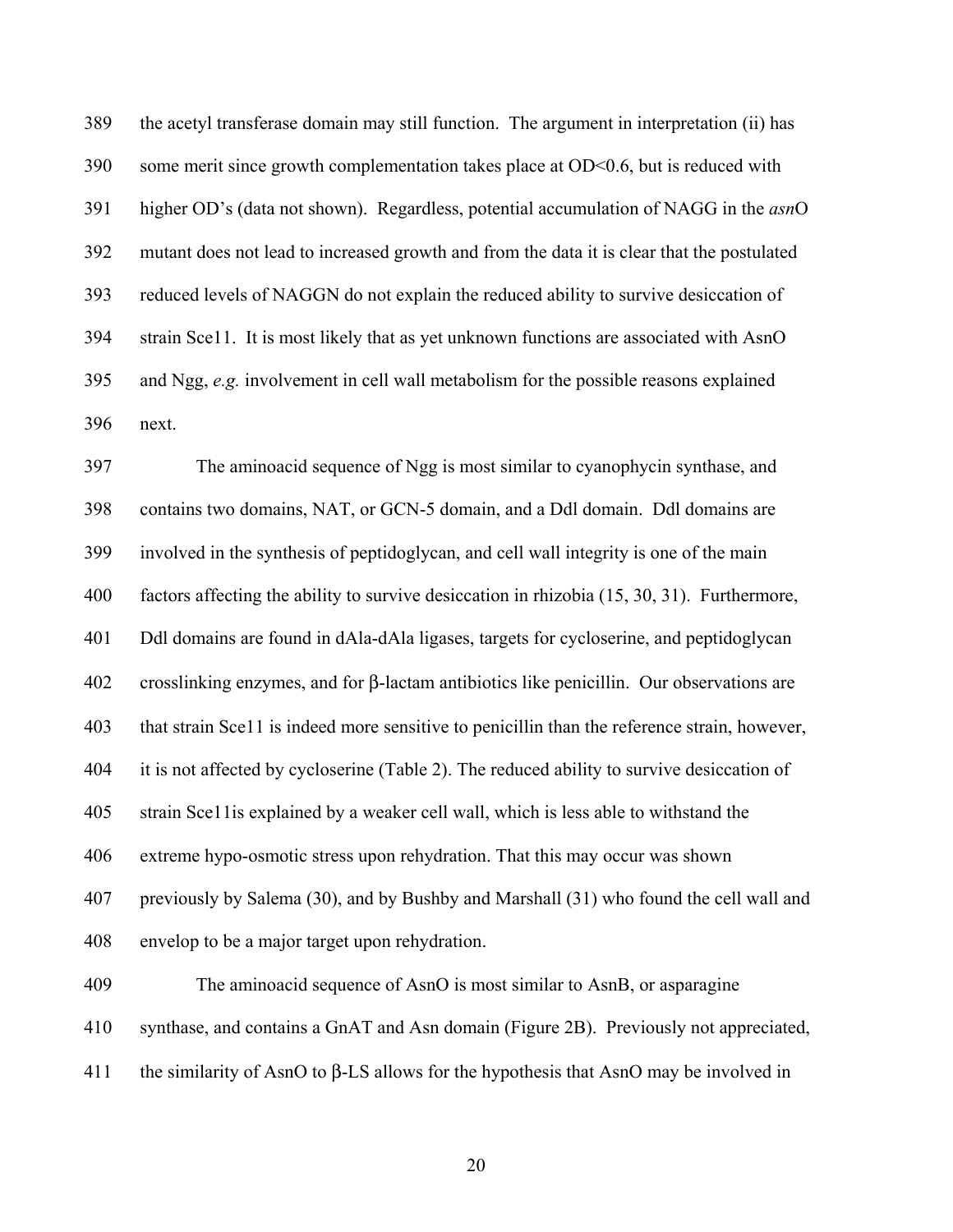412 the production of a  $\beta$ -lactamase inhibitor. In this case, dysfunction of the production of 413 inhibitor leads to an increased resistance to antibiotics such as penicillin. The data in 414 Table 2 shows exactly that: Strain Sce10 is less sensitive to the β-lactam antibiotic. 415 Even though strains Sce10 and Sce11 form effective nodules on alfalfa, it is 416 unclear if both strains are effective during competition under conditions more closely 417 matching natural environments. Soil is a harsh environment and cells are continuously 418 exposed to challenging environmental conditions (64). Soils frequently undergo drying 419 and rewetting cycles. During drying salts accumulate which further reduces the microbes 420 ability to grow. Also, many soil organisms produce antimicrobials, which may have 421 negative effects on strains lacking locus *ngg*. The plants may reduce competitiveness of 422 strains lacking locus *ngg* by excreting toxic secondary plant metabolites. On the other 423 hand, a slight growth advantage of strain Sce11 may allow faster invasion of hair roots 424 and have a positive effect of nodule occupancy since growth may be a primary factor 425 during infection.

426 In conclusion, the function of AsnO and Ngg is not limited to the production and 427 accumulation of NAGGN alone. Firstly, NAGGN accumulation is not involved in the 428 survival during desiccation. Secondly, AsnO and Ngg may have functions like the 429 production of a β-lactamase inhibitor and involvement in cell wall metabolism. Thirdly, 430 they are involved in responses to  $\beta$ -lactam antibiotics, and fourthly, a regulatory function 431 has been attributed to AsnO during nodule development (14, 55), although regulation 432 remains obscure. Alternatively, it is interesting to speculate about physical location and 433 other roles, *e.g.* the opposite effects of AsnO and Ngg on antibiotic resistance may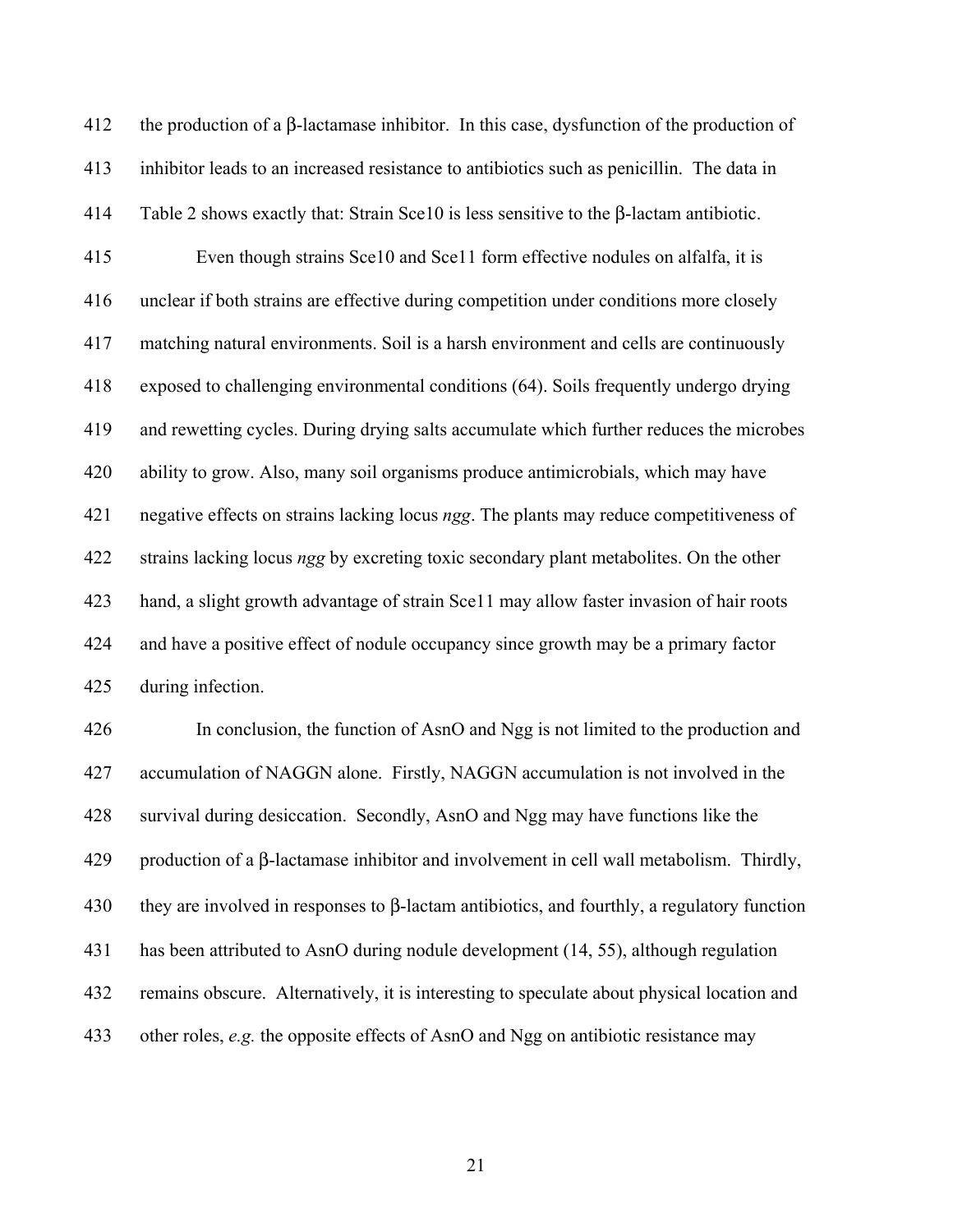434 indicate a physical interaction between the proteins with antagonistic effects on the cell 435 wall like changes in permeability.

436 Finally, identification of four out of ten loci that are responsive to NaCl and 437 oxygen deprivation is at least curious and was mentioned before (65). A possible 438 explanation may be the reduced solvability of oxygen in media high in salt. It may also 439 be explained by being part of the environmental niche of this organism. In the 440 rhizosphere salts accumulate and available oxygen may be in short supply. Most 441 interestingly, evidence that *asn*O and *ngg* have undergone lateral gene transfer has been 442 presented (J. A. C. Vriezen, unpublished data, 66). Nevertheless, we have identified a 443 system that warrants further investigation on both the molecular as well as the ecological 444 level.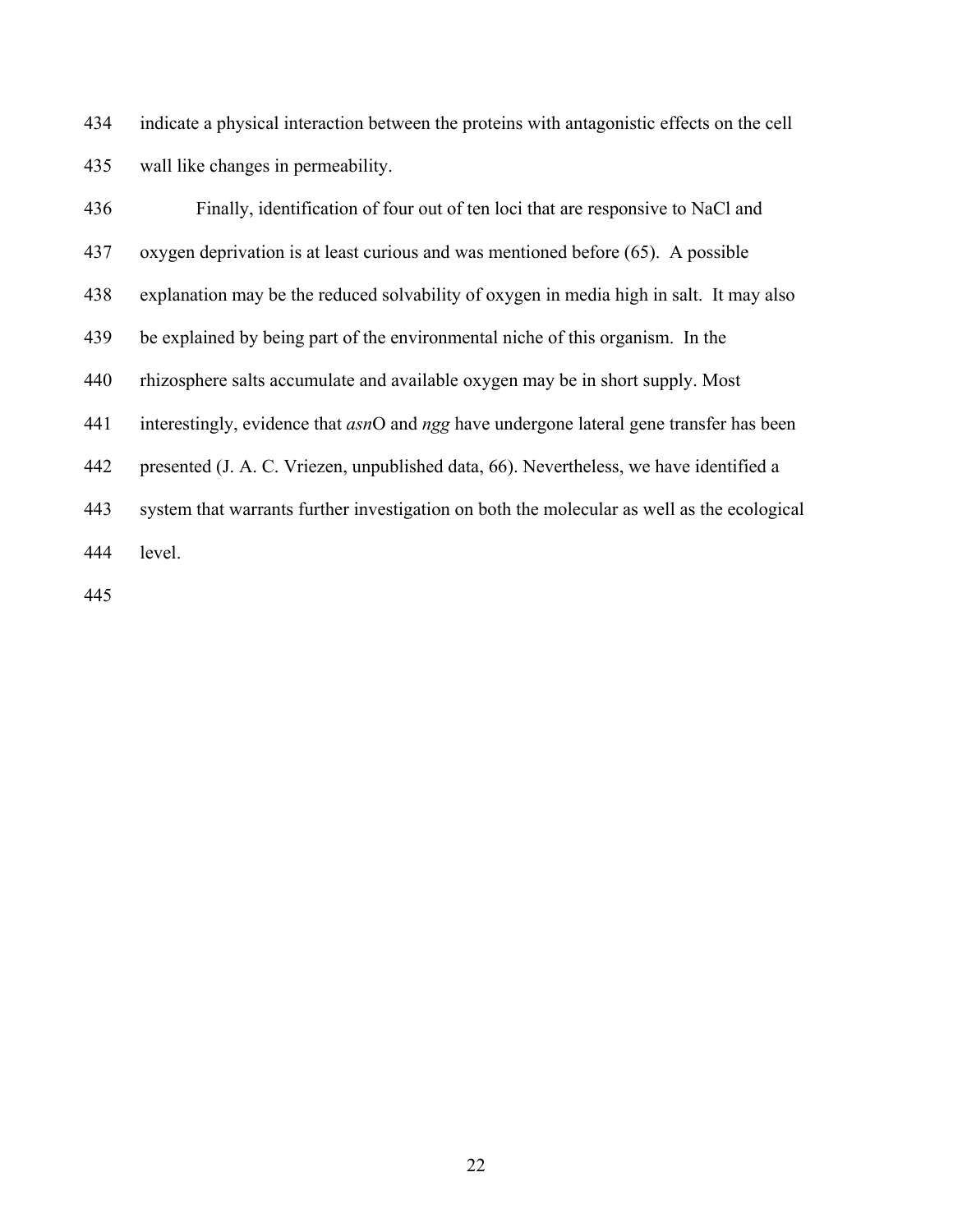| 446 | <b>ACKNOWLEDGEMENTS</b>                                                               |
|-----|---------------------------------------------------------------------------------------|
| 447 |                                                                                       |
| 448 | This work was partially funded by LiphaTech, Inc., grant 74576 to F.J.dB. and USDA    |
| 449 | CSREES grant MAS 00087 to K.N. We thank Dr. Peter Wolk (MSU-PRL-DOE) for use          |
| 450 | of the photonic camera, Dr. Pamela Green (MSU-PRL-DOE) for use of the luminometer,    |
| 451 | Dr. Christine White-Zeigler (Smith College) for assistance with RT-PCR. And at last,  |
| 452 | two anonymous reviewers who gave excellent recommendations to increase the quality of |
| 453 | this manuscript.                                                                      |
| 454 |                                                                                       |
| 455 |                                                                                       |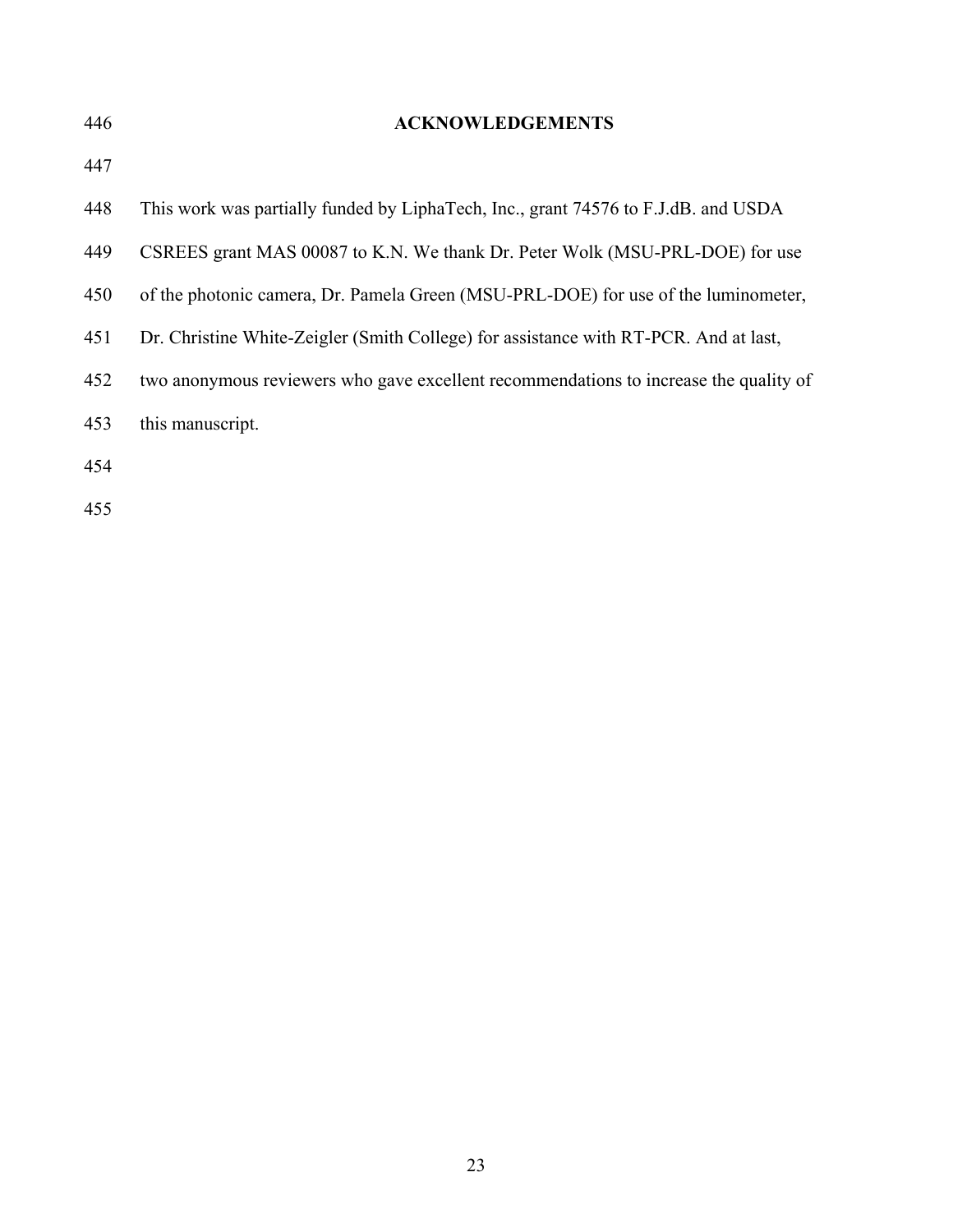| 456 |    | <b>REFERENCES</b>                                                                     |
|-----|----|---------------------------------------------------------------------------------------|
| 457 |    |                                                                                       |
| 458 | 1. | Jones, K. M., H. Kobayashi, B. W. Davies, M. E. Taga, and G. C. Walker.               |
| 459 |    | 2007. How rhizobial symbionts invade plants: the Sinorhizobium-Medicago               |
| 460 |    | model. Nat. Rev. Microbiol. 5:619-33.                                                 |
| 461 | 2. | Zahran, H. H. 1999. Rhizobium-legume symbiosis and nitrogen fixation under            |
| 462 |    | severe conditions and in an arid climate. Microbiol. Mol. Biol. Rev. 63:968–89.       |
| 463 | 3. | Deaker, R., R. J. Roughley, and I. R. Kennedy. 2004. Legume seed inoculation          |
| 464 |    | technology–a review. Soil Biol. Biochem. 36:1275–1288.                                |
| 465 | 4. | Vriezen, J. A. C., F. J. de Bruijn, and K. Nüsslein 2007. Responses of rhizobia       |
| 466 |    | to desiccation in relation to osmotic stress, oxygen, and temperature. Appl.          |
| 467 |    | Environ. Microbiol. 73:3451-9.                                                        |
| 468 | 5. | Vriezen, J. A. C, F. J. de Bruijn, and K. R. Nüsslein. 2012. Desiccation induces      |
| 469 |    | viable but non-culturable cells in Sinorhizobium meliloti 1021. AMB Express 2:6.      |
| 470 | 6. | van Rensburg, H. and B. Strijdom. 1980. Survival of fast- and slow-growing            |
| 471 |    | rhizobium spp under conditions of relatively mild desiccation. Soil Biol.             |
| 472 |    | Biochem. 12:353-356.                                                                  |
| 473 | 7. | Dye, M. 1982. A note on some factors affecting the survival of <i>Rhizobium</i>       |
| 474 |    | cultures during freeze drying and subsequent storage. J. Appl. Microbiol. 52:461-     |
| 475 |    | 464.                                                                                  |
| 476 | 8. | Estrella, M., F. Pieckenstain, M. Marina, L. Dìaz, and O. Ruiz. 2004. Cheese          |
| 477 |    | whey: An alternative growth and protective medium for <i>Rhizobium loti</i> cells. J. |
| 478 |    | Ind. Microbiol. Biotech. 31:122-126.                                                  |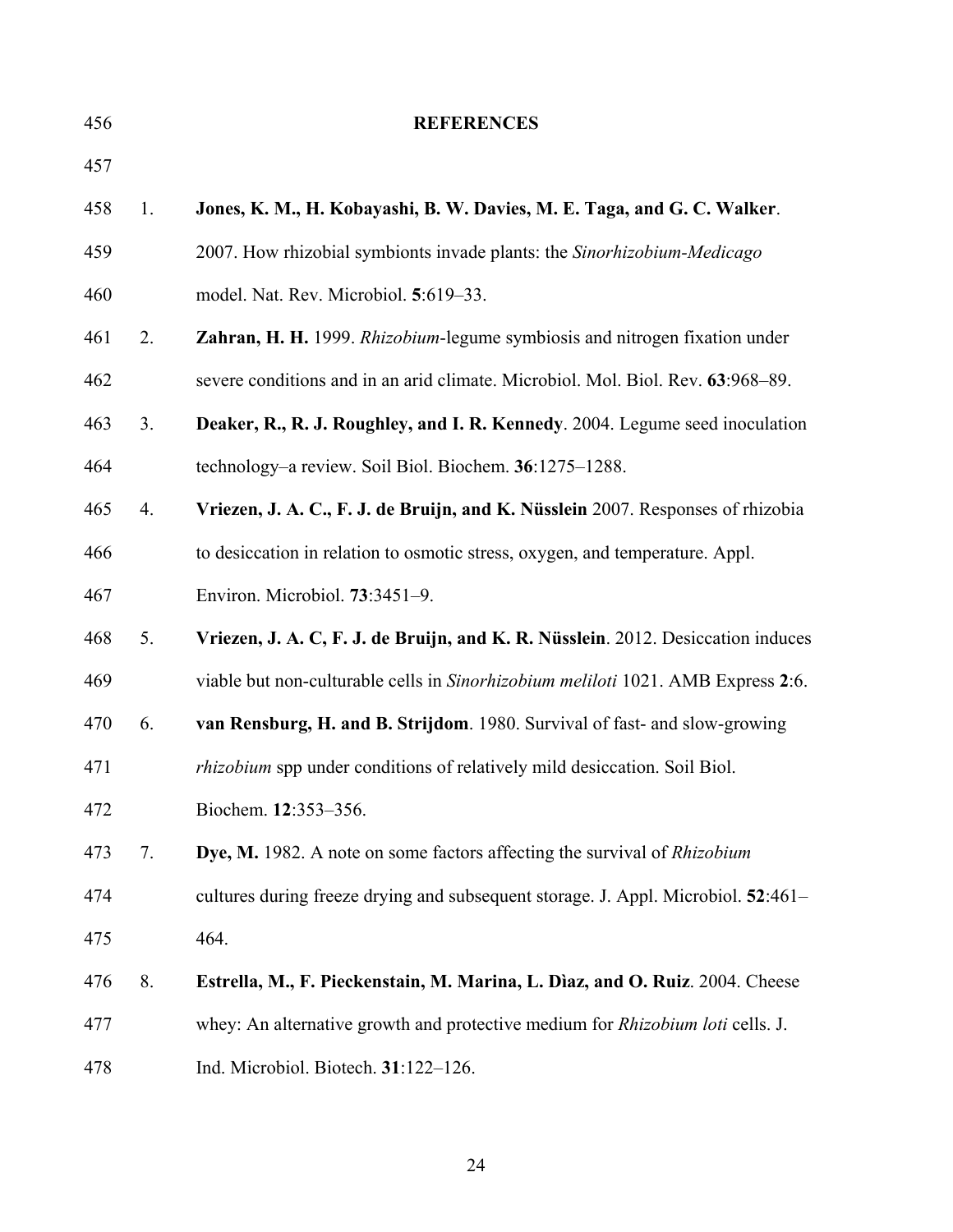| 479 | 9.  | Mary, P., D. Ochin, and R. Tailliez. 1985. Rates of drying and survival of           |
|-----|-----|--------------------------------------------------------------------------------------|
| 480 |     | Rhizobium meliloti strains during storage at different relative humidities. Appl.    |
| 481 |     | Environ. Microbiol. 50:207-11.                                                       |
| 482 | 10. | Mary, P., D. Ochin, and R. Tailliez. 1986. Growth status of rhizobia in relation     |
| 483 |     | to their tolerance to low water activities and desiccation stresses. Soil Biol.      |
| 484 |     | Biochem. 18:179-184.                                                                 |
| 485 | 11. | <b>Bushby H. and K. Marshall</b> . 1977. Some factors affecting the survival of root |
| 486 |     | nodule bacteria on desiccation. Soil Biol. Biochem. 9:143-147.                       |
| 487 | 14. | de Bruijn, F. J., S. Rossbach, C. Bruand, and J. R. Parrish. 2006. A highly          |
| 488 |     | conserved Sinorhizobium meliloti operon is induced microaerobically via the          |
| 489 |     | FixLJ system and by nitric oxide (NO) via NnrR. Environ. Microbiol. 8:1371–81.       |
| 490 | 12. | Kosanke, J. W., R. M. Osburn, G. I. Shuppe, and R. S. Smith. 1991. Slow              |
| 491 |     | rehydration improves the recovery of dried bacterial populations. Can. J.            |
| 492 |     | Microbiol. 38:520-5.                                                                 |
| 493 | 13. | Vriezen, J. A. C., F. J. de Bruijn, and K. Nüsslein. 2006. Desiccation responses     |
| 494 |     | and survival of Sinorhizobium meliloti USDA 1021 in relation to growth phase,        |
| 495 |     | temperature, chloride and sulfate availability. Lett. Appl. Microbiol. 42:172-8.     |
| 496 | 14. | Kremer, R. J. and H. L. Peterson. 1983. Effects of carrier and temperature on        |
| 497 |     | survival of <i>Rhizobium</i> spp. in legume inocula: Development of an improved type |
| 498 |     | of inoculant. Appl. Environ. Microbiol. 45:1790-4.                                   |
| 499 | 15. | Vincent, J. T., J. Thompson, and K. Donovan. 1962. Death of root-nodule              |
| 500 |     | bacteria on drying. Aust. J. Agr. Res. 13:258-270.                                   |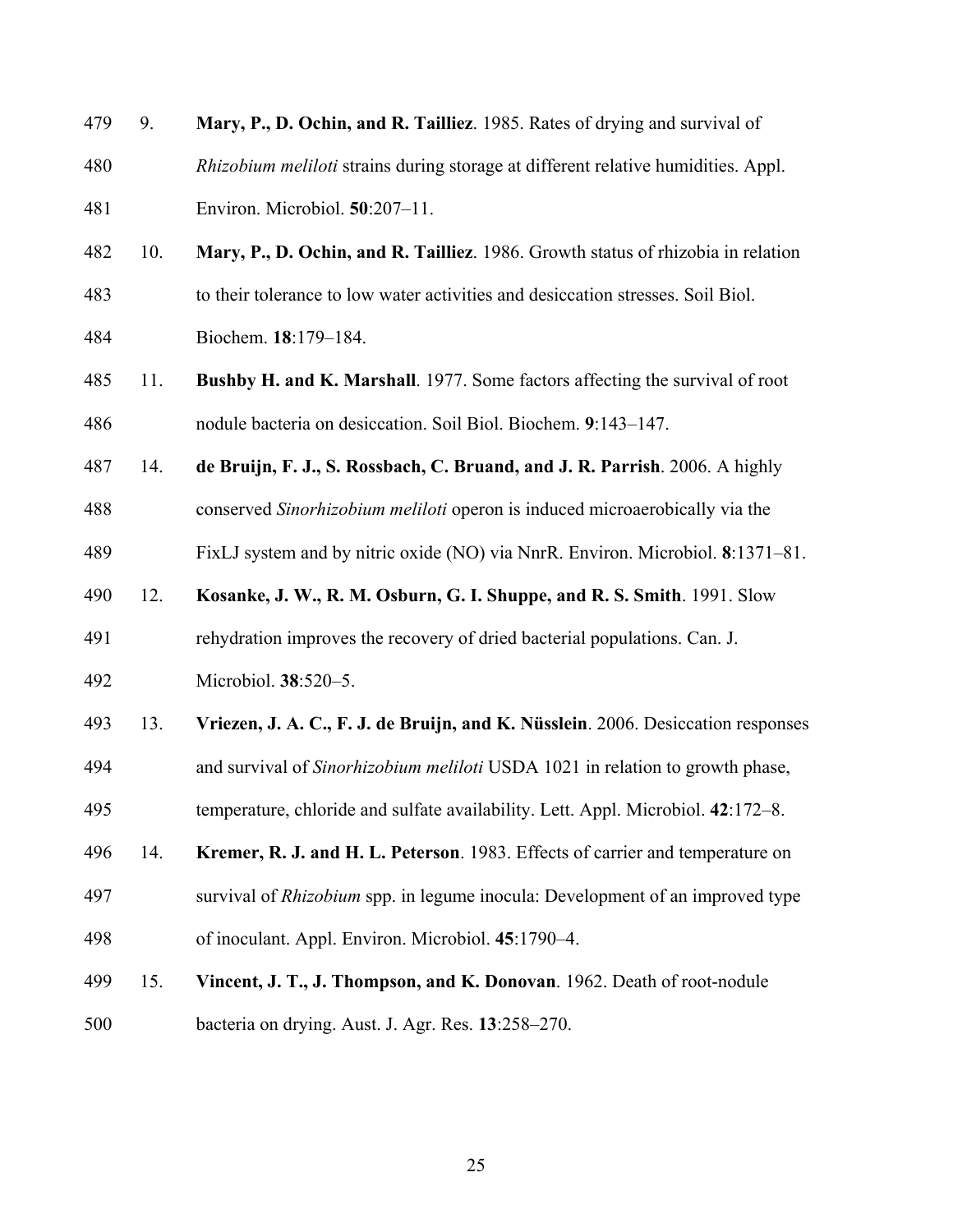| 501 | 16. | Salema, M., C. Parker, D. Kidby, and D. Chatel. 1982. Death of rhizobia on           |
|-----|-----|--------------------------------------------------------------------------------------|
| 502 |     | inoculated seed. Soil Biol. Biochem. 14:13-14.                                       |
| 503 | 17. | Smith, R. 1992. Legume inoculant formulation and application. Can. J.                |
| 504 |     | Microbiol. 38:485-492.                                                               |
| 505 | 18. | Boumahdi, M., P. Mary, and J. P. Hornez. 1999. Influence of growth phases            |
| 506 |     | and desiccation on the degrees of unsaturation of fatty acids and the survival rates |
| 507 |     | of rhizobia. J. Appl. Microbiol. 87:611-9.                                           |
| 508 | 19. | <b>Chenu C.</b> 1993. Clay- or sand-polysaccharide associations as models for the    |
| 509 |     | interface between micro-organisms and soil: water related properties and             |
| 510 |     | microstructure. Geoderma 56:143-156.                                                 |
| 511 | 20. | Kaci, Y., A. Heyraud, M. Barakat, and T. Heulin. 2005. Isolation and                 |
| 512 |     | identification of an EPS-producing Rhizobium strain from arid soil (Algeria):        |
| 513 |     | Characterization of its EPS and the effect of inoculation on wheat rhizosphere soil  |
| 514 |     | structure. Res. Microbiol. 156:522-31.                                               |
| 515 | 21. | Sadowski, M. and P. Graham. 1998. Soil biology of the Rhizobiaceae. In: H.P.         |
| 516 |     | Spaink, A. Kondorosi and P.J.J. Hooykaas ed. The Rhizobiaceae. pp. 155-172.          |
| 517 |     | Kluwer Academic Publishers, Dordrecht, the Netherlands.                              |
| 518 | 22. | Trotman, A. P. and R. W. Weaver. 1995. Tolerance of clover rhizobia to heat          |
| 519 |     | and desiccation stresses in soil. Soil Sci. Soc. Am. J. 59:466–470.                  |
| 520 | 23. | Steinborn, J. and R. J. Roughley 1974. Sodium chloride as a cause of low             |
| 521 |     | numbers of <i>Rhizobium</i> in legume inoculants. J. Appl. Bacteriol. 37:93-9.       |
| 522 | 24. | Steinborn, J. and R. J. Roughley. 1975. Toxicity of sodium and chloride ions to      |
| 523 |     | <i>Rhizobium</i> spp. in broth and peat culture. J. Appl. Bacteriol. 39:133–8.       |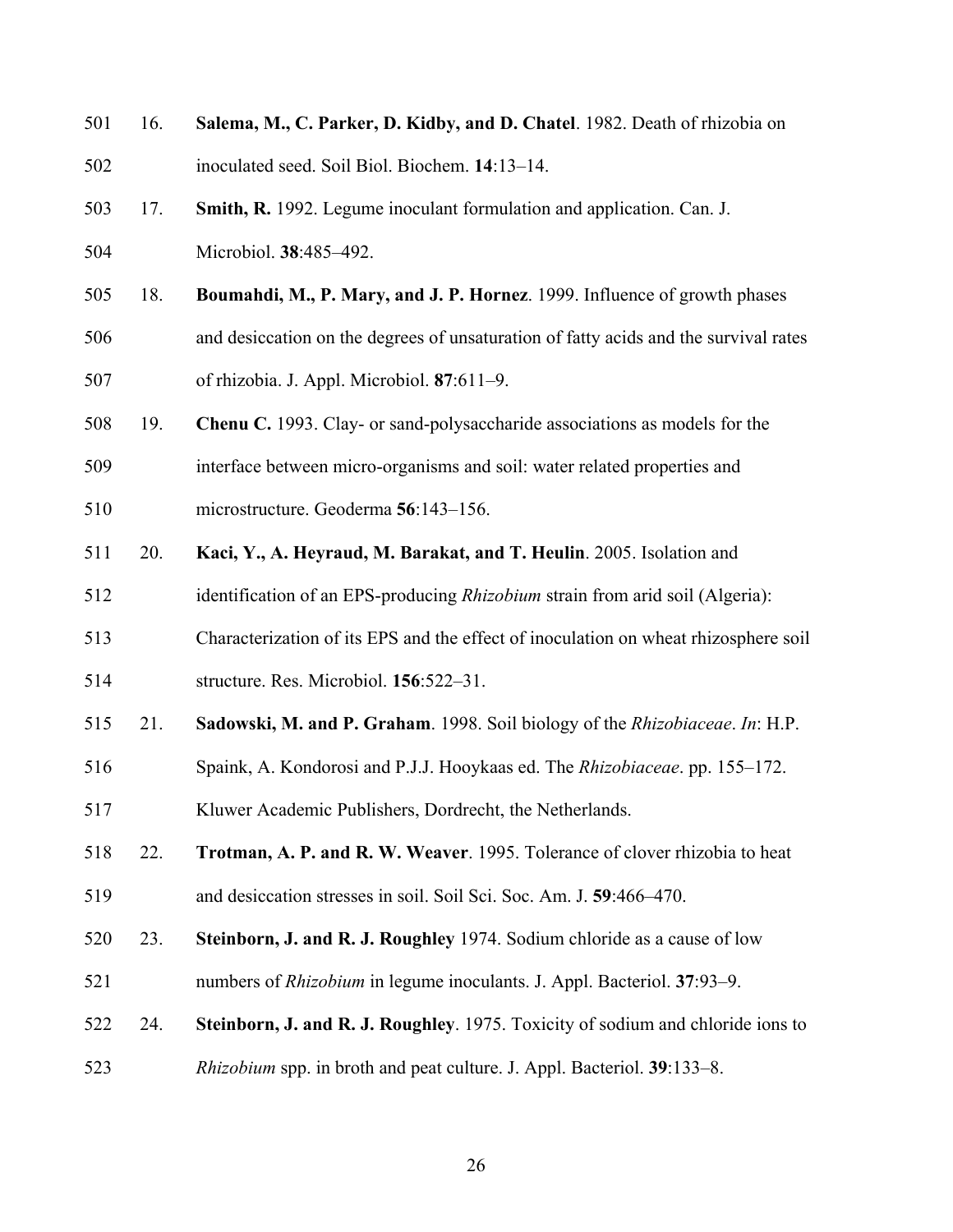| 524 | 25. | Kosanke, J. W., R. Osburn, R. Smith, and LiphaTech. Inc. April 1999.                |
|-----|-----|-------------------------------------------------------------------------------------|
| 525 |     | Procedure for preparation of bacterial agricultural products. Canadian Patent       |
| 526 |     | 2073507.                                                                            |
| 527 | 26. | Willis, L. B. and G. C. Walker. 1999. A novel Sinorhizobium meliloti operon         |
| 528 |     | encodes an alpha-glucosidase and a periplasmic-binding-protein-dependent            |
| 529 |     | transport system for alpha-glucosides. J. Bacteriol. 181:4176-84.                   |
| 530 | 27. | Jensen, J. B., N. K. Peters, and T. V. Bhuvaneswari. 2002. Redundancy in            |
| 531 |     | periplasmic binding protein-dependent transport systems for trehalose, sucrose,     |
| 532 |     | and maltose in Sinorhizobium meliloti. J. Bacteriol. 184:2978-86.                   |
| 533 | 28. | Dominguez-Ferreras, A., R. Pérez-Arnedo, A. Becker, J. Olivares, M. J. Soto,        |
| 534 |     | and J. Sanjuán. 2006. Transcriptome profiling reveals the importance of plasmid     |
| 535 |     | pSymB for osmoadaptation of Sinorhizobium meliloti. J. Bacteriol. 188:7617-25.      |
| 536 | 29. | McIntyre, H. J., H. Davies, T. A. Hore, S. H. Miller, J.-P. Dufour, and C. W.       |
| 537 |     | Ronson. 2007. Trehalose biosynthesis in <i>Rhizobium leguminosarum</i> by. trifolii |
| 538 |     | and its role in desiccation tolerance. Appl. Environ. Microbiol. 73:3984–92.        |
| 539 | 30. | Salema, M., C. Parker, D. Kidby, D. Chatel, and T. Armitage. 1982. Rupture          |
| 540 |     | of nodule bacteria on drying and rehydration. Soil Biol. Biochem. 14:15–22.         |
| 541 | 31. | Bushby H. and K. Marshall. 1977. Desiccation induced damage to the cell             |
| 542 |     | envelope of root nodule bacteria. Soil Biol. Biochem. 9:149-152.                    |
| 543 | 32. | Zevenhuizen, L. P. and P. Faleschini. 1991. Effect of the concentration of          |
| 544 |     | sodium chloride in the medium on the relative proportions of poly- and oligo-       |
| 545 |     | saccharides excreted by Rhizobium meliloti strain YE-2SL. Carbohydr. Res.           |
| 546 |     | $209:203-9$ .                                                                       |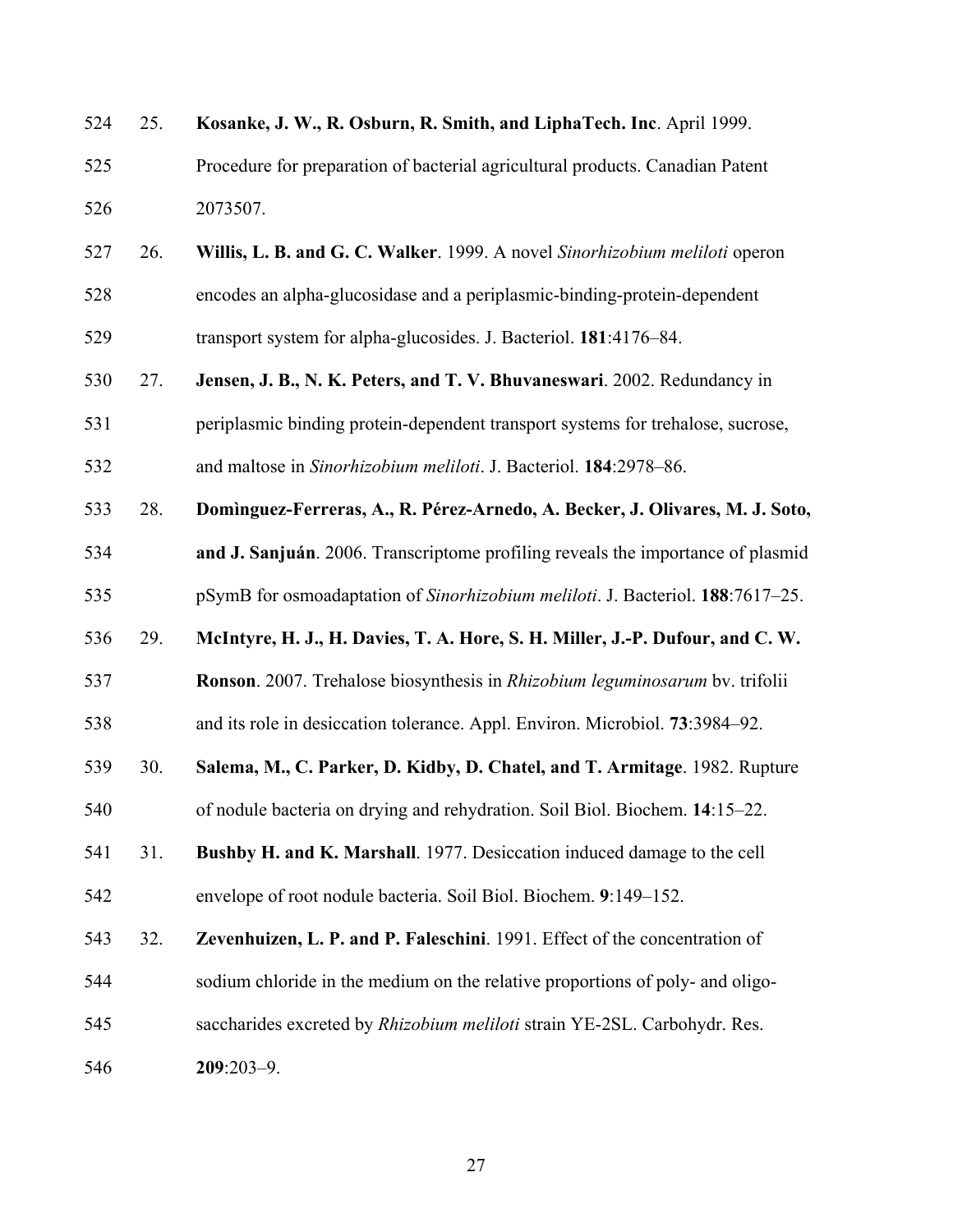| 547 | 33. | Lloret, J., L. Bolanos, M. M. Lucas, J. M. Peart, N. J. Brewin, I. Bonilla, and     |
|-----|-----|-------------------------------------------------------------------------------------|
| 548 |     | R. Rivilla. 1995. Ionic stress and osmotic pressure induce different alterations in |
| 549 |     | the lipopolysaccharide of a Rhizobium meliloti strain. Appl. Environ. Microbiol.    |
| 550 |     | $61:3701-4.$                                                                        |
| 551 | 34. | Lloret, J., B. B. Wulff, J. M. Rubio, J. A. Downie, I. Bonilla, and R. Rivilla.     |
| 552 |     | 1998. Exopolysaccharide II production is regulated by salt in the halotolerant      |
| 553 |     | strain Rhizobium meliloti EFB1. Appl. Environ. Microbiol. 64:1024-8.                |
| 554 | 35. | Wei, W., J. Jiang, X. Li, L. Wang, and S. S. Yang. 2007. Isolation of salt-         |
| 555 |     | sensitive mutants from Sinorhizobium meliloti and characterization of genes         |
| 556 |     | involved in salt tolerance. Lett. Appl. Microbiol. 39:278-83.                       |
| 557 | 36. | Miller-Williams, M., P. C. Loewen, and I. J. Oresnik. 2006. Isolation of salt-      |
| 558 |     | sensitive mutants of Sinorhizobium meliloti strain Rm1021. Microbiol. 152:2049-     |
| 559 |     | 59.                                                                                 |
| 560 | 37. | Humann, J. L., H. T. Ziemkiewicz, S. N. Yurgel, and M. L. Kahn. 2009.               |
| 561 |     | Regulatory and DNA repair genes contribute to the desiccation resistance of         |
| 562 |     | Sinorhizobium meliloti 1021. Appl. Environ. Microbiol. 75:446-53.                   |
| 563 | 38. | Meade, H. M., S. R. Long, G. B. Ruvkun, S. E. Brown, and F. M. Ausubel.             |
| 564 |     | 1998. Physical and genetic characterization of symbiotic and auxotrophic mutants    |
| 565 |     | of Rhizobium meliloti induced by transposon Tn5 mutagenesis. J. Bacteriol.          |
| 566 |     | 149:114-22.                                                                         |
| 567 | 39. | Ditta G., S. Stanfield, D. Corbin, and D. R. Helinski. 1980. Broad host range       |
| 568 |     | DNA cloning system for gram-negative bacteria: construction of a gene bank of       |
| 569 |     | Rhizobium meliloti. Proc. Natl. Acad. Sci. USA. 77:7347-51.                         |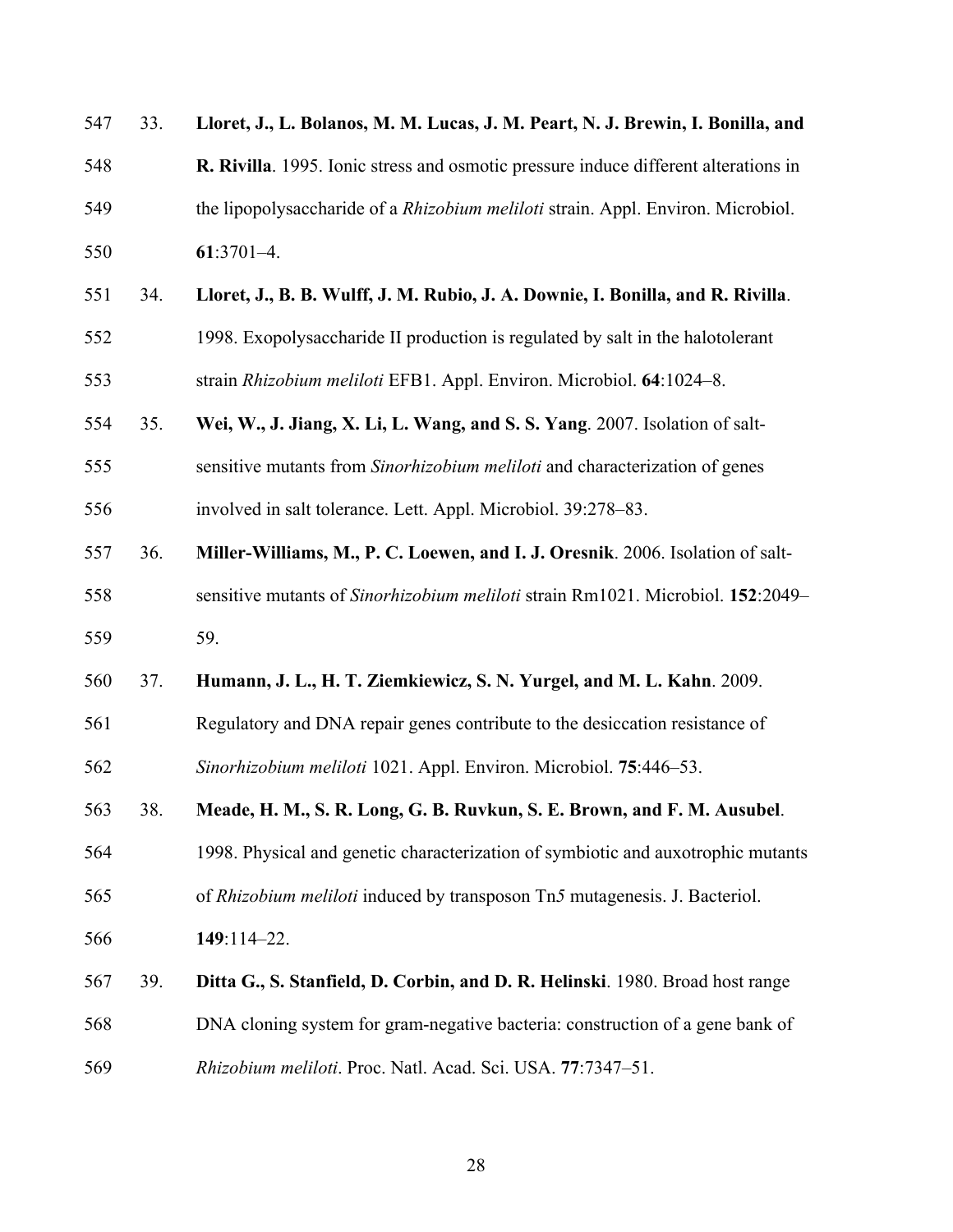| 570 | 40. | Finan, T. M., E. Hartweig, K. LeMieux, K. Bergman, G. C. Walker, and E.                        |
|-----|-----|------------------------------------------------------------------------------------------------|
| 571 |     | R. Signer. 1984. General transduction in Rhizobium meliloti. J. Bacteriol.                     |
| 572 |     | $159:120-4.$                                                                                   |
| 573 | 41. | Milcamps, A., D. M. Ragatz, P. Lim, K. A. Berger, and F. J. de Bruijn. 1998.                   |
| 574 |     | Isolation of carbon- and nitrogen-deprivation-induced loci of Sinorhizobium                    |
| 575 |     | meliloti 1021 by Tn5-luxAB mutagenesis. Microbiol. 144:3205-18.                                |
| 576 | 42. | Sambrook, J. and D. W. Russell. 2001. Molecular cloning-A laboratory manual.                   |
| 577 |     | Cold Spring Harbor, NY.                                                                        |
| 578 | 43. | Beringer, J. E. 1974. R factor transfer in Rhizobium leguminosarum. J. Gen.                    |
| 579 |     | Microbiol. 84:188-98.                                                                          |
| 580 | 44. | Vriezen, J. A. C. 2005. Responses of Sinorhizobium meliloti 1021 to water stress.              |
| 581 |     | Ph.D. thesis, University of Massachusetts, Amherst, MA.                                        |
| 582 | 45. | Wolk, C. P., Y. Cai, and J. M. Panoff. 1991. Use of a transposon with luciferase               |
| 583 |     | as a reporter to identify environmentally responsive genes in a cyanobacterium.                |
| 584 |     | Proc. Natl. Acad. Sci. USA. 88:5355-9.                                                         |
| 585 | 46. | Phillips, D., E. Sande, J.A.C. Vriezen, F.J. de Bruijn, D. LeRudulier, and                     |
| 586 |     | <b>C.M. Joseph</b> . 1998. A new genetic locus in <i>Sinorhizobium meliloti</i> is involved in |
| 587 |     | stachydrine utilization. Appl. Environ. Microbiol. 64:3954–60.                                 |
| 588 | 47. | Leistner, L. and L. Rodel. 1976. Inhibition of micro-organisms in food by water                |
| 589 |     | activity. P. 219–237. In: F.A. Skinner and W.B. Hugo (ed). Inhibition and                      |
| 590 |     | inactivation of vegetative microbes. Academic press, London, England.                          |
| 591 | 48. | Brown, A. D. 1990. Microbial water stress physiology principles and                            |
| 592 |     | perspectives. John Wiley & Sons, Inc., New York, NY.                                           |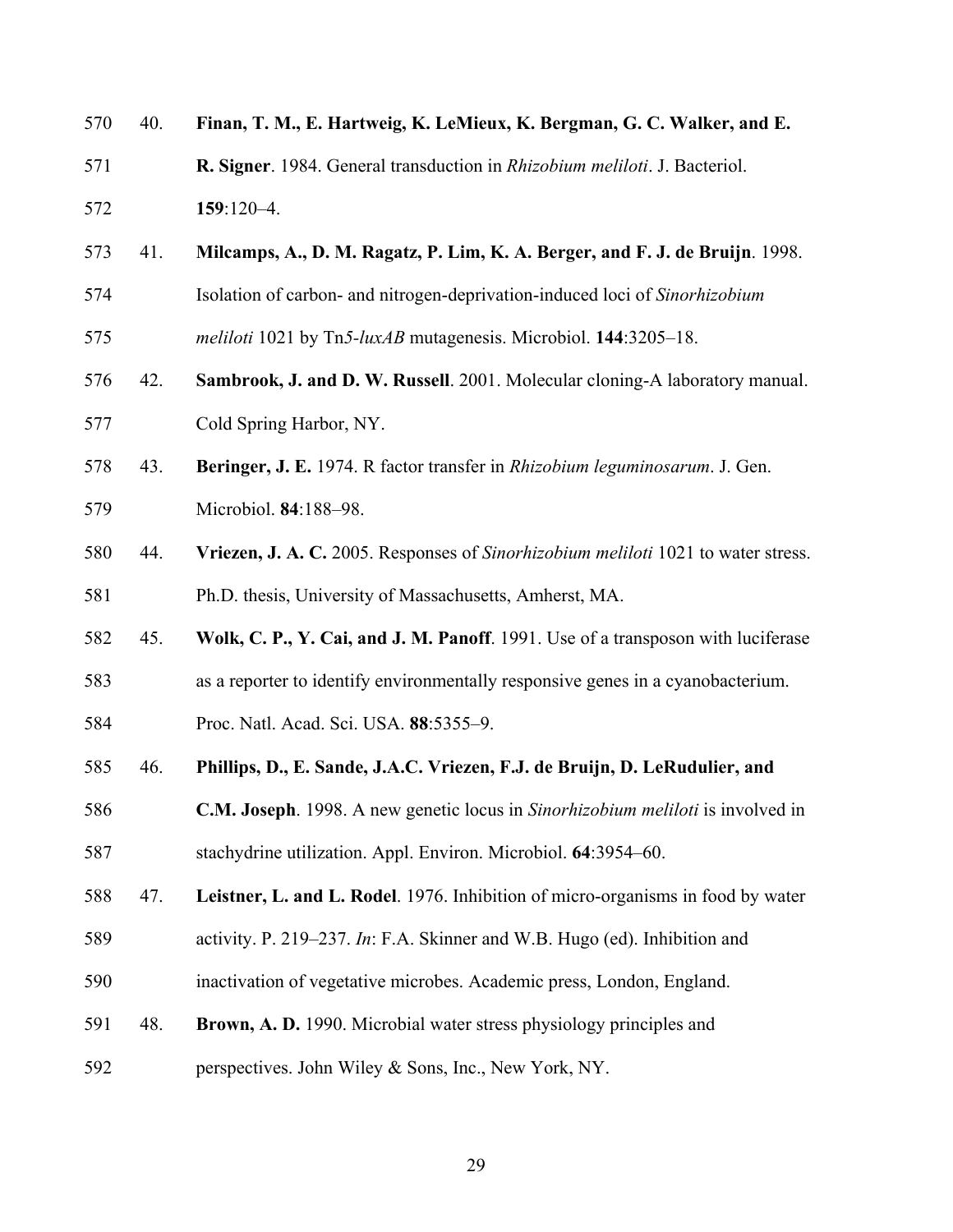| 593 | 49. | <b>Reese, M. G.</b> 2001. Application of a time-delay neural network to promoter |
|-----|-----|----------------------------------------------------------------------------------|
| 594 |     | annotation in the <i>Drosophila melanogaster</i> genome. Comput. Chem. 26:51–6.  |
| 595 | 50. | Gordon, L., A. Y. Chervonenkis, A. J. Gammerman, I. A. Shahmuradov, and          |
| 596 |     | V. V. Solovyev. 2003. Sequence alignment kernel for recognition of promoter      |
| 597 |     | regions. Bioinformatics 19:1964-71.                                              |
| 598 | 51. | Münch, R., K. Hiller, H. Barg, D. Heldt, S. Linz, E. Wingender, and D. Jahn.     |
| 599 |     | 2003. Prodoric: prokaryotic database of gene regulation. Nucleic Acid Res.       |
| 600 |     | $31:266 - 9$ .                                                                   |
| 601 | 52. | Smith, L. T. and G. M. Smith. 1989. An osmoregulated dipeptide in stressed       |
| 602 |     | Rhizobium meliloti. J. Bacteriol. 171:4714-7.                                    |
| 603 | 53. | Sagot, B., M. Gaysinski, M. Mehiri, J.-M. Guigonis, D. Le Rudulier, and G.       |
| 604 |     | Alloing. 2010. Osmotically induced synthesis of the dipeptide n-                 |
| 605 |     | acetylglutaminylglutamine amide is mediated by a new pathway conserved           |
| 606 |     | among bacteria. Proc. Natl. Acad. Sci. USA. 107: 12652-7.                        |
| 607 | 54. | Gouffi, K., V. Pichereau, J. P. Rolland, D. Thomas, T. Bernard, and C.           |
| 608 |     | Blanco. 1998. Sucrose is a non-accumulated osmoprotectant in Sinorhizobium       |
| 609 |     | meliloti. J. Bacteriol. 180:5044–51.                                             |
| 610 | 55. | Bergès, H., C. Checroun, S. Guiral, A. M. Garnerone, P. Boistard, and J.         |
| 611 |     | Batut. (2001). A glutamine-amidotransferase-like protein modulates FixT anti-    |
| 612 |     | kinase activity in Sinorhizobium meliloti. BMC Microbiol. 1:6.                   |
| 613 | 56. | Trzebiatowski, J. R., D. M. Ragatz, and F. J. de Bruijn. 2001. Isolation and     |
| 614 |     | regulation of Sinorhizobium meliloti 1021 loci induced by oxygen limitation.     |
| 615 |     | Appl. Environ. Microbiol. 67:3728-31.                                            |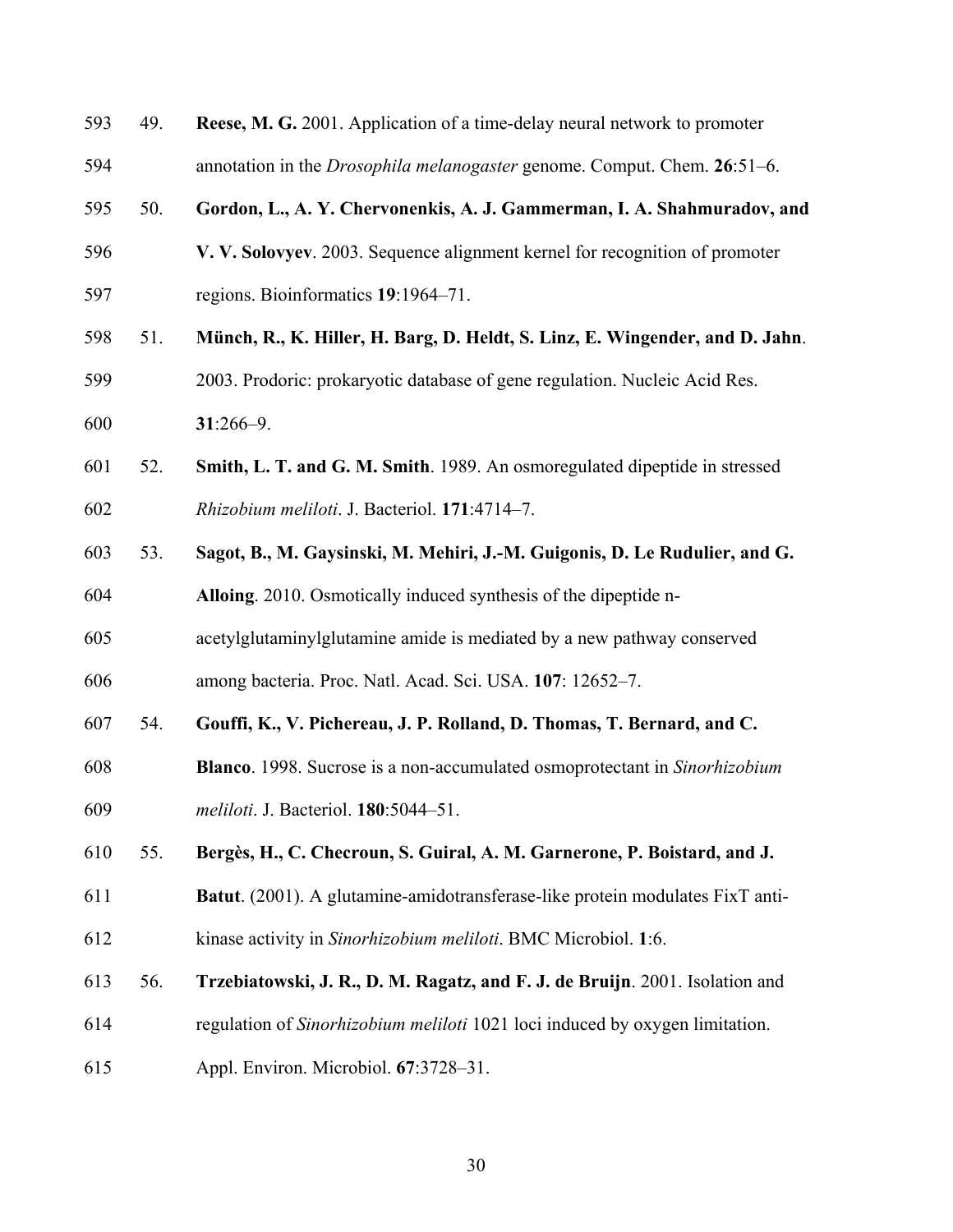| 616 | 57. | Miller, M. T., B. O. Bachmann, C. A. Townsend, and A. C. Rosenzweig. 2001.         |
|-----|-----|------------------------------------------------------------------------------------|
| 617 |     | Structure of beta-lactam synthetase reveals how to synthesize antibiotics instead  |
| 618 |     | of asparagine. Nat. Struct. Biol. 8:684-9.                                         |
| 619 | 58. | Feng Z. and R. G. Barletta. 2003. Roles of Mycobacterium smegmatis d-              |
| 620 |     | alanine: d-alanine ligase and d-alanine racemase in the mechanisms of action of    |
| 621 |     | and resistance to the peptidoglycan inhibitor d-cycloserine. Antimicrob. Agents    |
| 622 |     | Chemother. 47:283-91.                                                              |
| 623 | 59. | Bruning, J. B., A. C. Murillo, O. Chacon, R. G. Barletta, and J. C.                |
| 624 |     | Sacchettini. 2011. Structure of the Mycobacterium tuberculosis d-alanine:d-        |
| 625 |     | alanine ligase, a target of the antituberculosis drug d-cycloserine. Antimicrob.   |
| 626 |     | Agents Chemother. 55:291-301.                                                      |
| 627 | 60. | Bugg, T. D. H., D. Braddick, C. G. Dowson, and D. I. Roper. 2011. Bacterial        |
| 628 |     | cell wall assembly: still an attractive antibacterial target. Trends Biotechnol.   |
| 629 |     | $29:167 - 73.$                                                                     |
| 630 | 61. | Rüberg, S., Z.-X. Tian, E. Krol, B. Linke, F. Meyer, Y. Wang, A. Pühler, S.        |
| 631 |     | Weidner, and A. Becker. 2003. Construction and validation of a Sinorhizobium       |
| 632 |     | <i>meliloti</i> whole genome DNA microarray: genome-wide profiling of osmoadaptive |
| 633 |     | gene expression. J. Biotechnol. 106:255–68.                                        |
| 634 | 62. | Krol, E. and A. Becker. 2004. Global transcriptional analysis of the phosphate     |
| 635 |     | starvation response in Sinorhizobium meliloti strains 1021 and 2011. Mol. Genet.   |
| 636 |     | Genom. 272:1-17.                                                                   |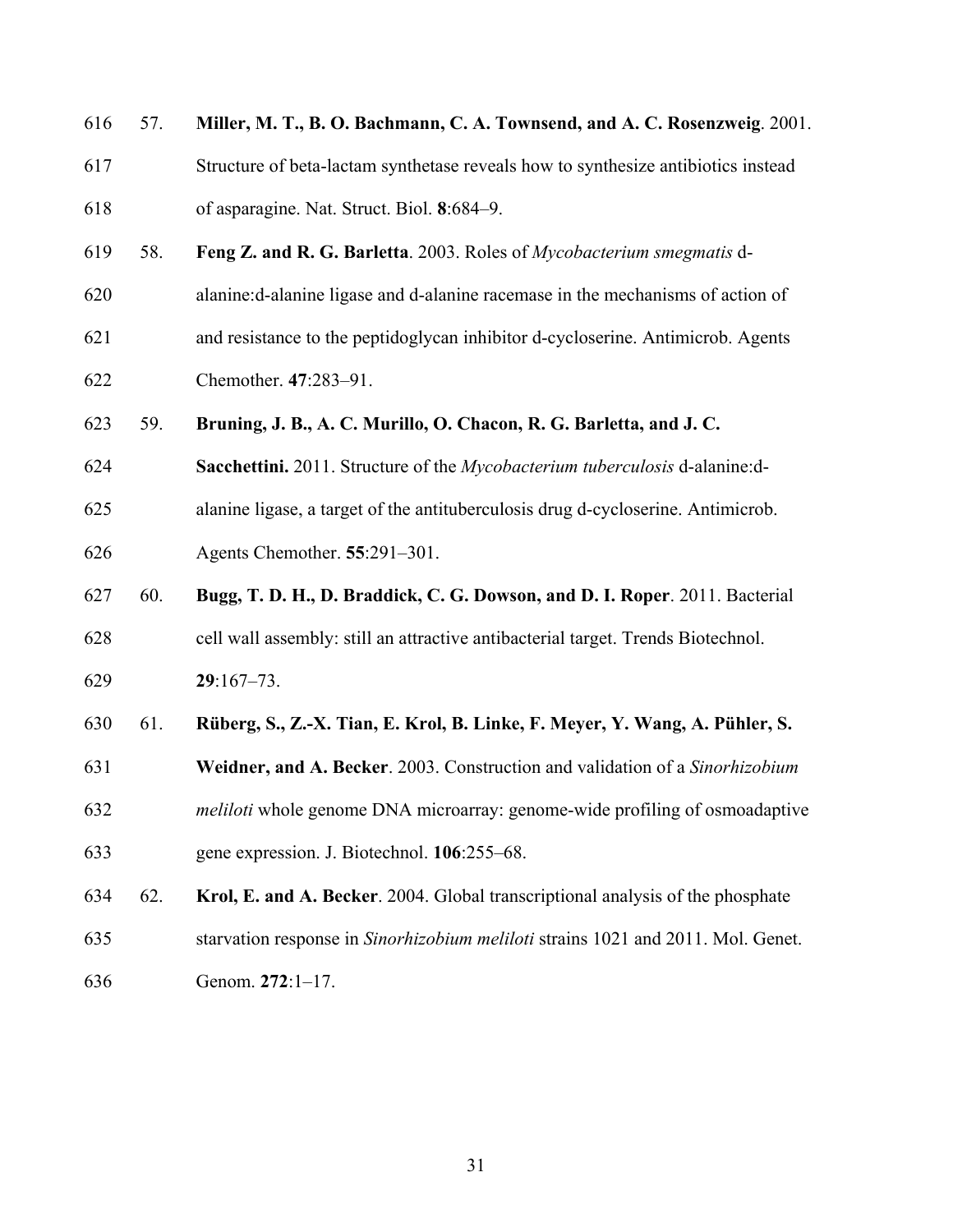| 637 | 63. | Kingsford, C. L., K. Ayanbule, and S. L. Salzberg. 2007. Rapid, accurate,            |
|-----|-----|--------------------------------------------------------------------------------------|
| 638 |     | computational discovery of rho-independent transcription terminators illuminates     |
| 639 |     | their relationship to DNA uptake. Gen. Biol. 8:R22.                                  |
| 640 | 64. | Hirsch AM. 2010. How rhizobia survive in the absence of a legume host, a             |
| 641 |     | stressful world indeed. In: Seckbach J, Grube M, editors. Symbioses and Stress.      |
| 642 |     | The Netherlands: Springer. p. 375–391.                                               |
| 643 | 65. | Ni Bhriain, N., C. J. Dorman, and C. F. Higgins. 1989. An overlap between            |
| 644 |     | osmotic and anaerobic stress responses: A potential role for DNA supercoiling in     |
| 645 |     | the coordinate regulation of gene expression. Mol. Microbiol. 3:933–42.              |
| 646 | 66. | Vriezen, J. A. C. 2006. A genetic basis for the response to drought and antibiotic   |
| 647 |     | resistance in Sinorhizobium meliloti 1021: Evidence for lateral gene transfer. p. 7. |
| 648 |     | Boston Bacterial Meeting.                                                            |
| 649 | 67. | Davey M. E. and F. J. de Bruijn. 2000. A homologue of the tryptophan-rich            |
| 650 |     | sensory protein TspO and FixL regulate a novel nutrient deprivation-induced          |
| 651 |     | Sinorhizobium meliloti locus. Appl. Environ. Microbiol. 66:5353-9.                   |
| 652 | 68. | Sauviac, L., H. Philippe, K. Phok, and C. Bruand. 2007. An extracytoplasmic          |
| 653 |     | function sigma factor acts as a general stress response regulator in Sinorhizobium   |
| 654 |     | meliloti. J. Bacteriol. 189:4204-16.                                                 |
| 655 | 69. | Bobik, C., E. Meilhoc, and J. Batut. 2006. FixJ: A major regulator of the            |
| 656 |     | oxygen limitation response and late symbiotic functions of Sinorhizobium             |
| 657 |     | meliloti. J. Bacteriol. 188:4890-902.                                                |
| 658 |     |                                                                                      |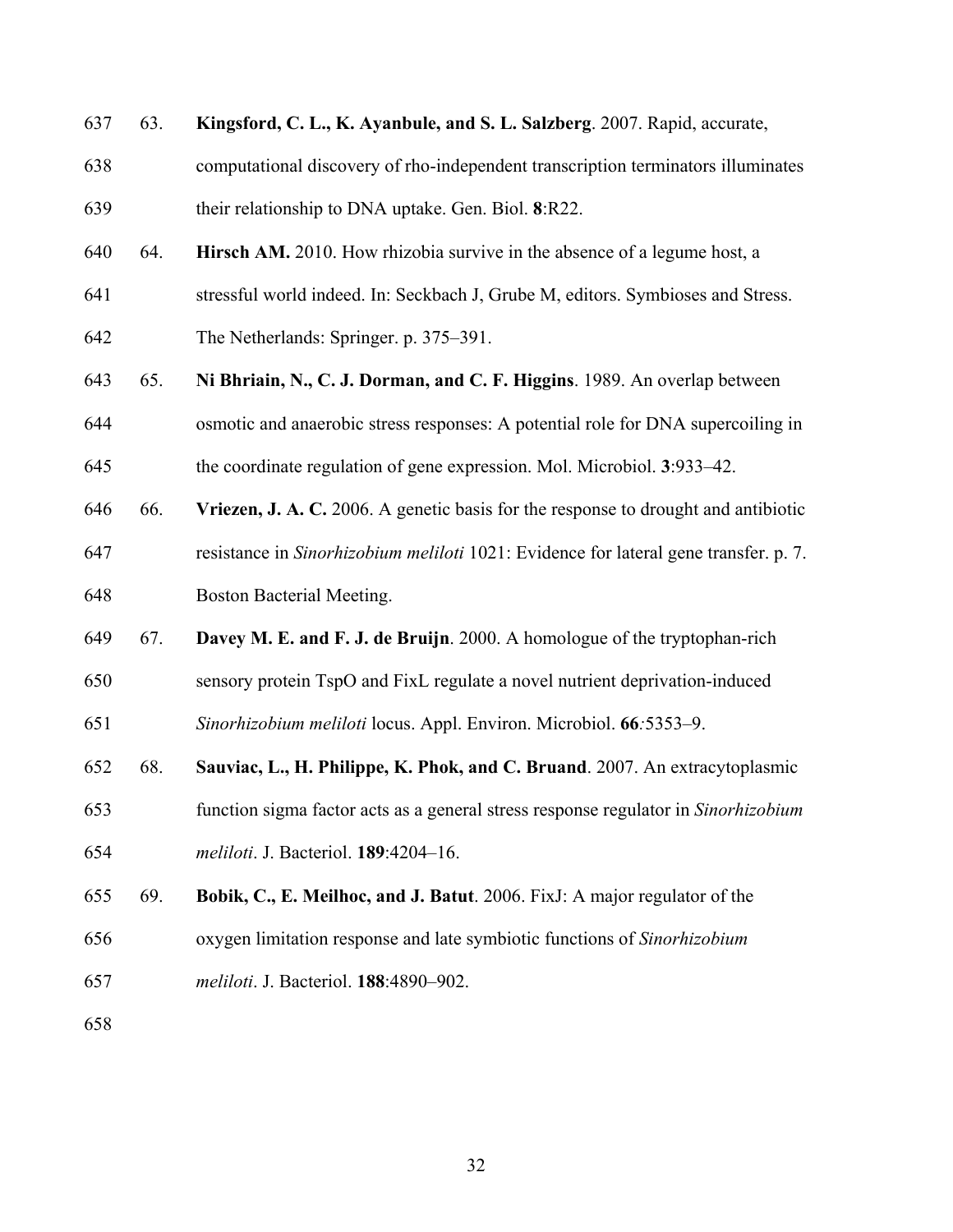| 659 | <b>FIGURE LEGENDS</b>                                                                        |
|-----|----------------------------------------------------------------------------------------------|
| 660 |                                                                                              |
| 661 | Figure 1:                                                                                    |
| 662 | Identification of S. meliloti 1021 mutants carrying NaCl responsive Tn5luxAB                 |
| 663 | transcriptional fusions after eight hours of exposure to 400 mM NaCl. $RLU = Relative$       |
| 664 | Light Units, White bar = PMM, black bar = PMM+400 mM NaCl, Sce = Sodium                      |
| 665 | chloride expressed. Error bars represent the Standard Error of the Mean $(SEM, N=9)$         |
| 666 | except for CV2 ( $N=6$ ) and 1D1 ( $N=12$ ). Using the one sided T-test with equal variance, |
| 667 | all luciferase fusions are significantly expressed on the $P<0.001$ level.                   |
| 668 |                                                                                              |
| 669 | Figure 2:                                                                                    |
| 670 | Physical map of four of the twelve identified Tn5luxAB tagged loci responsive to NaCl,       |
| 671 | which may form one continuous operon. (A) Large arrows indicate an identified Open           |
| 672 | Reading Frame (ORF), smb-number designates the Sinorhizobium meliloti SymB ORF               |
| 673 | reference number. The insertion sites of the Tn5luxAB in the respective strains are          |
| 674 | indicated. Location is approximate, but sizes are to scale. Smb20476-Smb20479 are            |
| 675 | involved in ABC transport of dipeptides. Smb20476 is a putative periplasmic dipeptide        |
| 676 | binding protein, Smb20477 a putative permease, Smb20478 the putative ATP binding             |
| 677 | protein of the permease, Smb20479 is a putative ATP binding protein, Smb20480 a              |
| 678 | putative transcriptional regulator, presumable <i>cis</i> -acting, Smb20481 is asparagin     |
| 679 | synthase, and Smb20482 a hypothetical protein. (B) Domain structure of AsnO and Ngg.         |
| 680 | Only domains with the highest blast scores are given. Abbreviations for the different        |
| 681 | domains are: Gn At for glutamine aminotransferase, Asn Synthase for asparagine               |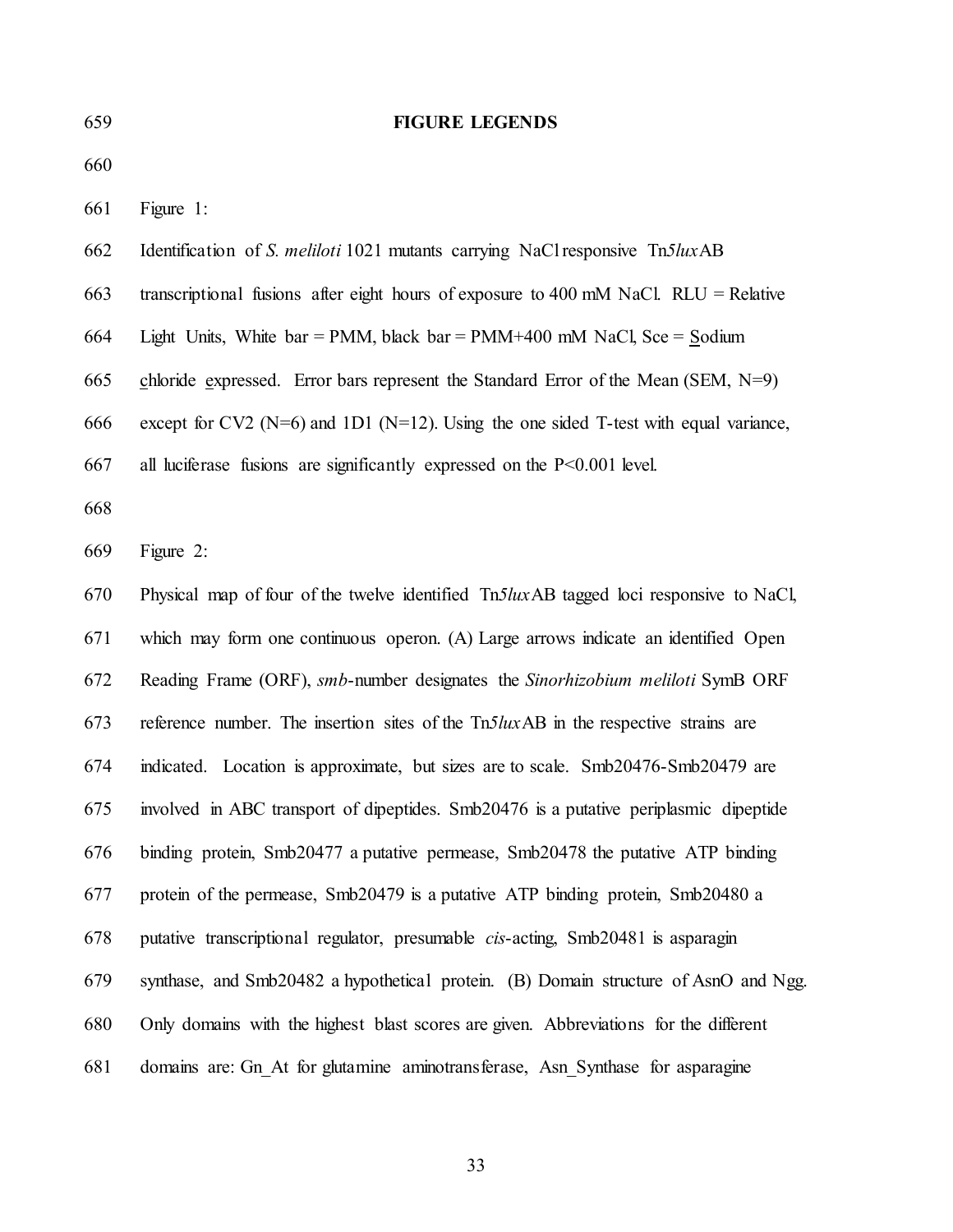682 synthase, NAT\_SF for A-acetyltransferase, cya\_phycin\_syn for cyanophycin synthase, 683 and DdlA for dAla-dAla ligase.

684

685 Figure 3:

- 686 Responses of strains *S. meliloti* 1021, Sce3, Sce10, Sce11, and *ngg::*Tn*5lux*AB to water
- 687 stresses. (A) Growth of *S. meliloti* 1021 (Ref=Reference strain), Sce10 and Sce11 in the
- 688 presence of 400 mM NaCl. (B) Survival during desiccation of strains *S. meliloti* 1021,
- 689 Sce3, Sce10, and Sce11. The error bars represent the Standard Error of the Mean (SEM)
- 690 measured twice in three independent incubations (N=6 for all cases except WT 1021 for
- 691 which N=12). (C) Responses of *ngg::*Tn*5lux*AB to a decrease in water activity
- 692  $(A_w=0.986, 400 \text{ mM NaCl}, 520 \text{ mM glycerol}, 222 \text{ mM sucrose}$  and 780 mM PEG200), and
- 693 osmotic stress (Osm=800 mOsmol; 400 mM NaCland 800 mM sucrose). Luciferase
- 694 activity was measured after three hours of incubation. The error bars represent the
- 695 Standard Error of the Mean (SEM) in one independent incubation measured trice  $(N=3)$ .

696

697 Figure 4

- 698 Growth of *S. meliloti* 1021, Sce10, and Sce11 in the presence of 400 mM NaCl with and
- 699 without amino acid supplementation. Data are expressed as the ratio of the  $OD_{595}$  in
- 700 PMM+400 mM NaCl. Error bars represent the SEM of three growing cultures measured
- 701 once (N=3). White bars = PMM+400 mM NaCl, grey bars = PMM+400 mM
- 702 NaCl+Glutamate, black bars = PMM+400 mM NaCl+Glutamine.
- 703
- 704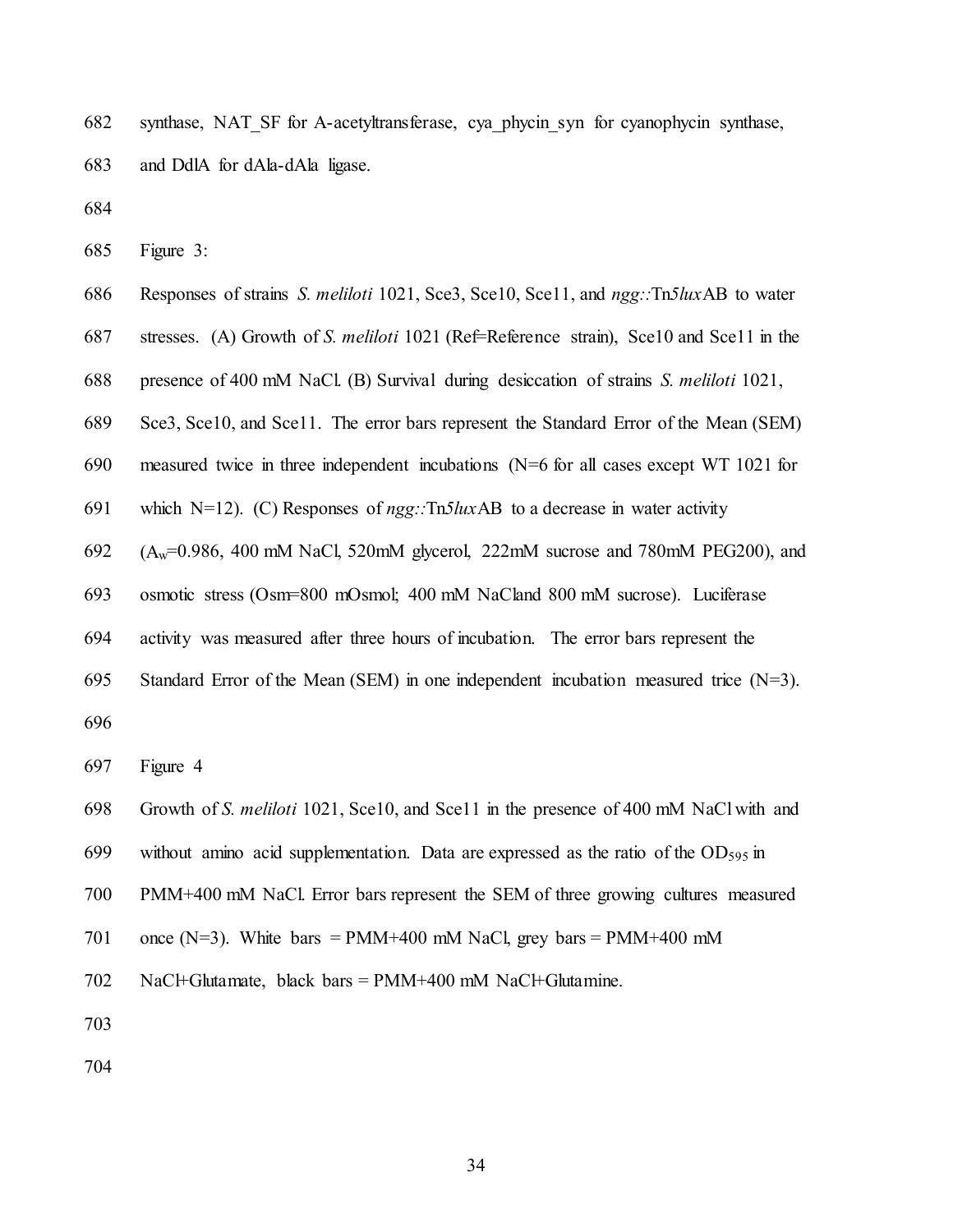706 Figure 5

- 707 (A) Response of *asnO*::Tn5*lux*AB and *ngg*::Tn*5lux*AB during growth of strains *S.*
- 708 *meliloti* 1021, Sce10, and Sce11 in liquid PMM. Error bars for OD measurements
- 709 represent the Standard Error of the Mean (SEM) of three independent cultures (N=3).
- 710 Error bars for RLU's represent the SEM of three independent cultures in duplicate  $(N=6)$ .
- 711 Black square = Growth of *S. meliloti* 1021 in Optical Density (OD<sub>595</sub>), Black circles =
- 712 growth of Sce11 in OD, Black triangles = growth of Sce10 in OD, Open circles =
- 713 Luciferase activity of *ngg*::Tn*5lux*AB in RLU/min/mL/OD, Open triangles = Luciferase
- 714 activity of *asnO*::Tn*5lux*AB in RLU/min/mL/OD.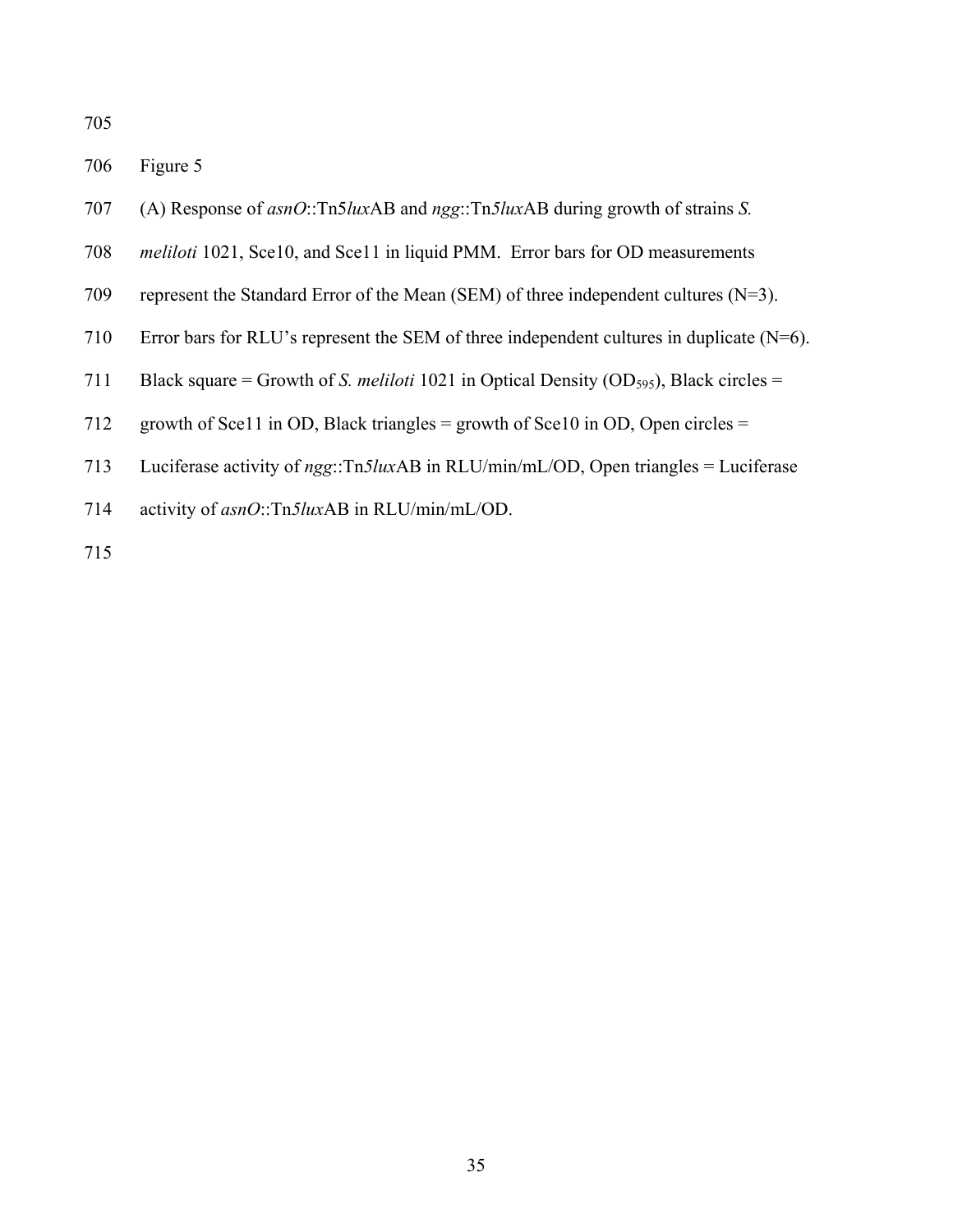### 716 **TABLES**

|--|--|

717 Table 1: Selected NaCl responsive Tn*5lux*AB transcriptional fusions in *S. meliloti* 1021 after eight hours of incubation.

| Strain           | Description <sup>a</sup>                                        | Locus    | Gene/Locus name <sup>b</sup> | Location $Tn5luxABc$ | References             |
|------------------|-----------------------------------------------------------------|----------|------------------------------|----------------------|------------------------|
| S. meliloti 1021 |                                                                 |          |                              |                      | 38                     |
| Sce1             | Hypothetical protein with SH3 region                            | smc01590 |                              | 256-265              | This study             |
| Sce2             | Putative dipeptide transporter permease and ATP binding protein | smb20478 |                              | 572-580              | This study             |
| Sce3             | Putative dipeptide ABC transporter ATP binding protein          | smb20479 |                              | 124-133              | This study             |
| Sce4             | Putative nutrient deprivation Induced                           | smb20227 | ndiAI                        | 299-307              | 67, 68                 |
| Sce <sub>5</sub> | Hypothetical protein HAD-superfamily                            | smc04299 | $loe3*$                      | $-1-7$               | 56                     |
| Sce <sub>6</sub> | Conserved hypothetical protein                                  | smc01445 |                              | $4 - 12$             | This study             |
| Sce7             | <b>NS</b>                                                       |          |                              |                      | This study             |
| Sce8             | Putative methyl transferase                                     | smb20238 | $loe2*/C1$                   | $17 - 26$            | 41, 56                 |
| Sce9             | <b>NS</b>                                                       |          |                              |                      | This study             |
| Sce10            | Asparagine synthase                                             | smb20481 | $loe4*/asnO$                 | 979-987              | 14, 44, 53, 55, 56, 69 |
| Sce11            | GCN5 related N-acetyltransferase ATP grasp                      | smb20482 | $loe6*$ /ngg                 | 1058-1066            | 14, 44, 53, 56, 69     |
| Sce12            | Short chain alcohol dehydrogenase                               | smb20073 |                              | 273-281              | This study             |

(a) NS=not sequenced.

(b) \*=Low Oxygen Expressed.

(c) Location of the Tn*5luxAB* insertion relative to upstream ATG.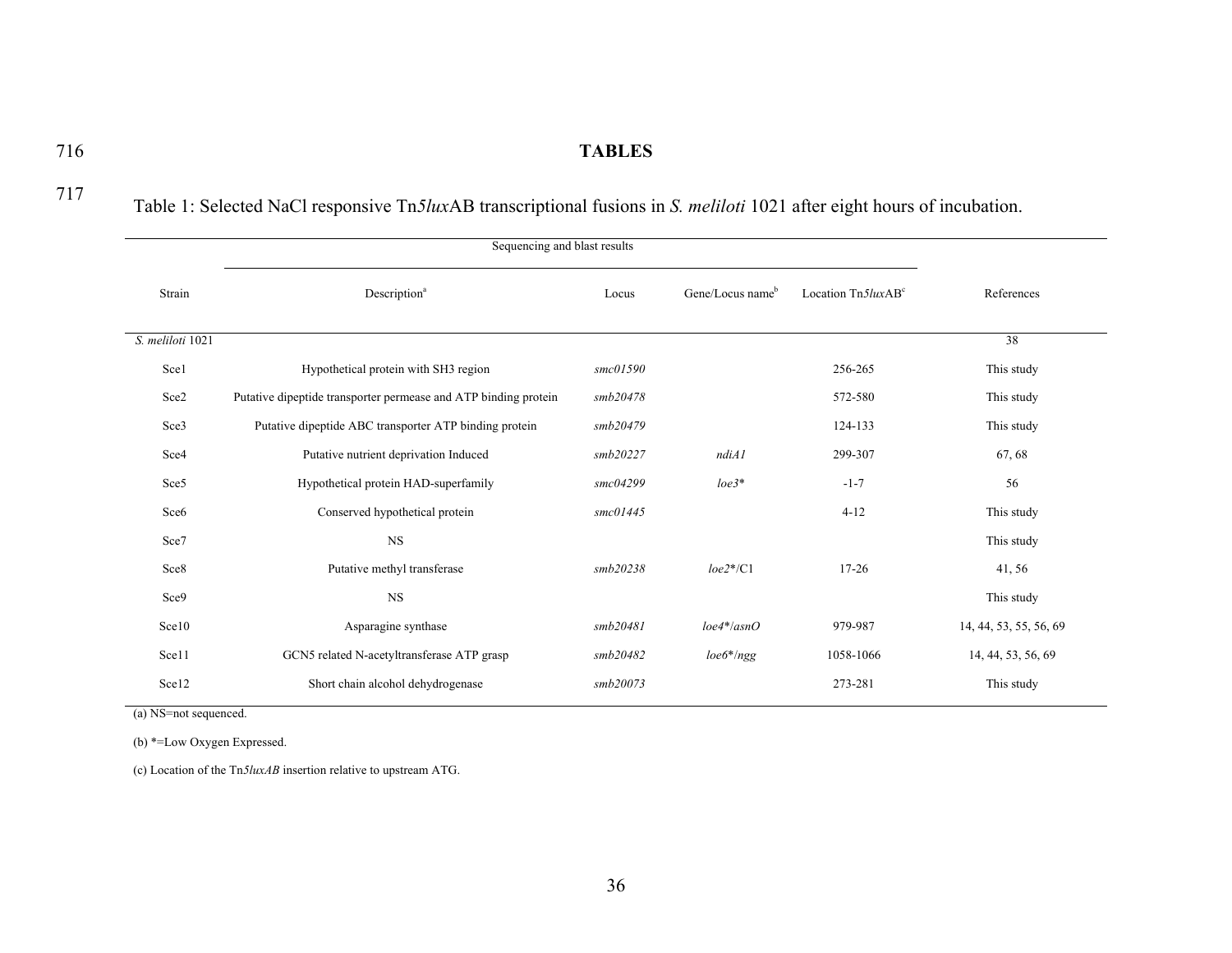**Table 2**: Antibiotic sensitivity assay. Presented are the diameters (mm) of clearance around the disc (7 mm across) together with the associated Standard Error of the Mean (SEM). For each experiment the average of three plates is presented (N=3).

|              | Amount         | S. mel 1021 |            | Sce10    |            | Sce11    |            |
|--------------|----------------|-------------|------------|----------|------------|----------|------------|
|              | (IU or         | Diameter    |            | Diameter |            | Diameter |            |
| Antibiotic   | $g$ /disc      | (mm)        | <b>SEM</b> | (mm)     | <b>SEM</b> | (mm)     | <b>SEM</b> |
| Streptomycin | 10             | 7.0         | 0.0        | 7.0      | 0.0        | 7.0      | 0.0        |
| Kanamycin    | 30             | 11.3        | 0.3        | $7.0*$   | 0.0        | $7.0*$   | 0.0        |
| Bacitracin   | 2 <sub>1</sub> | 7.0         | 0.0        | 7.0      | 0.0        | 7.0      | 0.0        |
| Lysozyme     | 250            | 7.0         | 0.0        | 7.0      | 0.0        | 7.0      | 0.0        |
| Cycloserin   | 100            | 9.7         | 0.3        | 10       | 0.6        | 9.7      | 0.7        |
| Penicillin   | 10 IU          | 14.3        | 0.9        | $7.7*$   | 0.7        | $22.7*$  | 1.5        |
| Vancomycin   | 5              | 21.3        | 1.2        | 19       | 0.0        | $22.7**$ | 0.3        |

\* Significant differences (P<0.01, two-sided T-test with equal variance) between the reference strain and strains Sce10 and Sce11.

\*\* Significant differences (P<0.01, two-sided T-test with equal variance) between strains Sce10 and Sce11.

718

- 719
- 720

721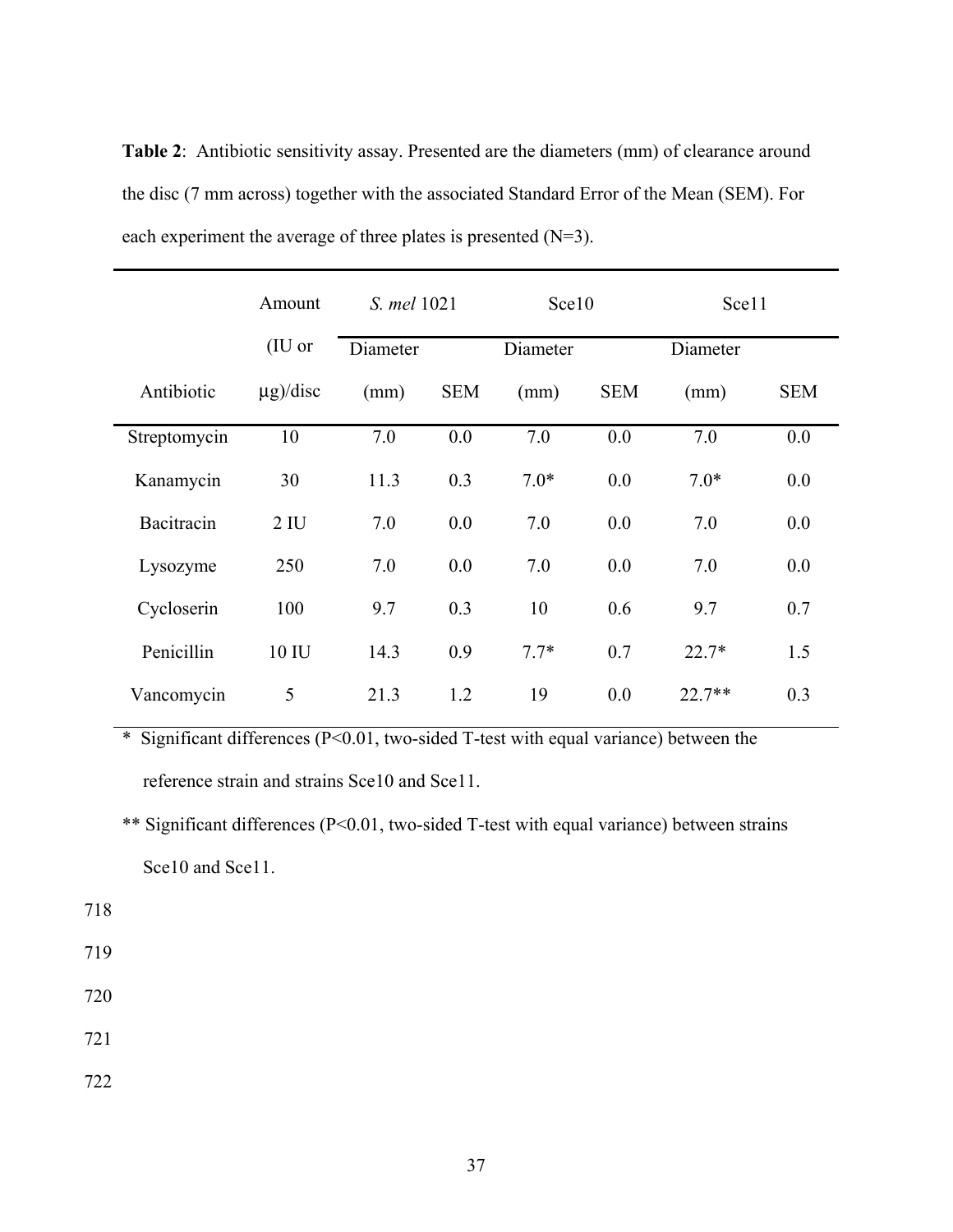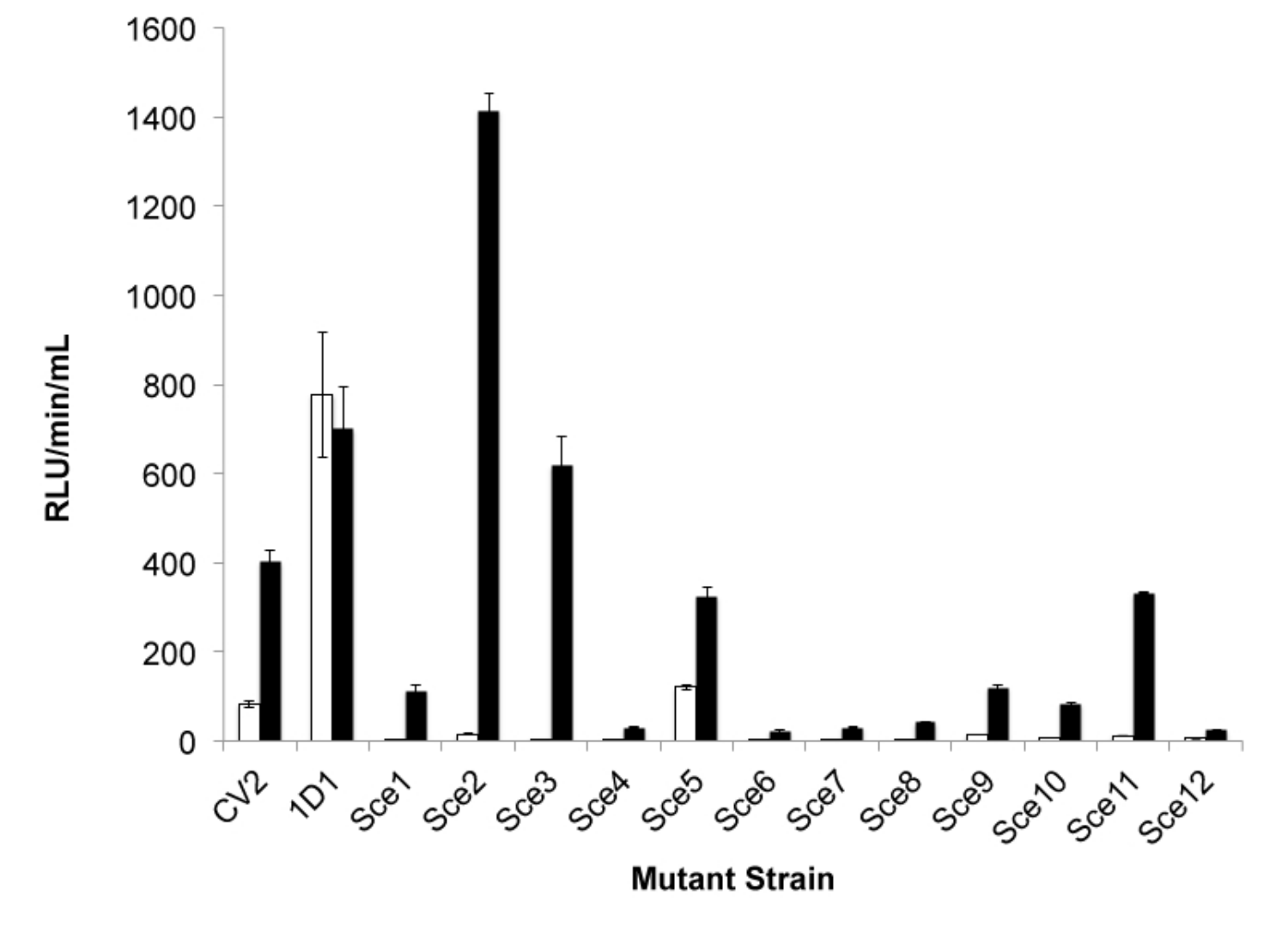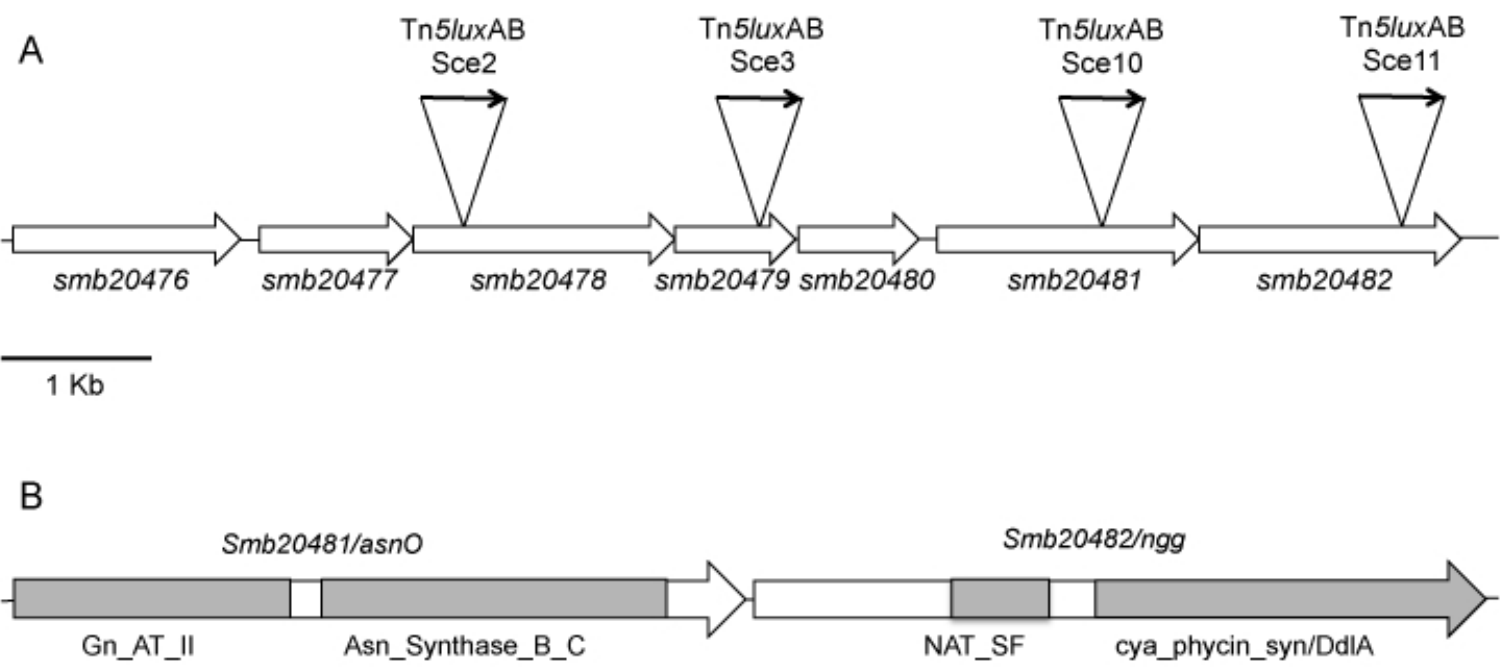

B

100.0

15.4 fold P=3.5x10-3  $10.0$ % survival  $1.0$  $0.1$ WT 1021 Sce3 Sce10 Sce11

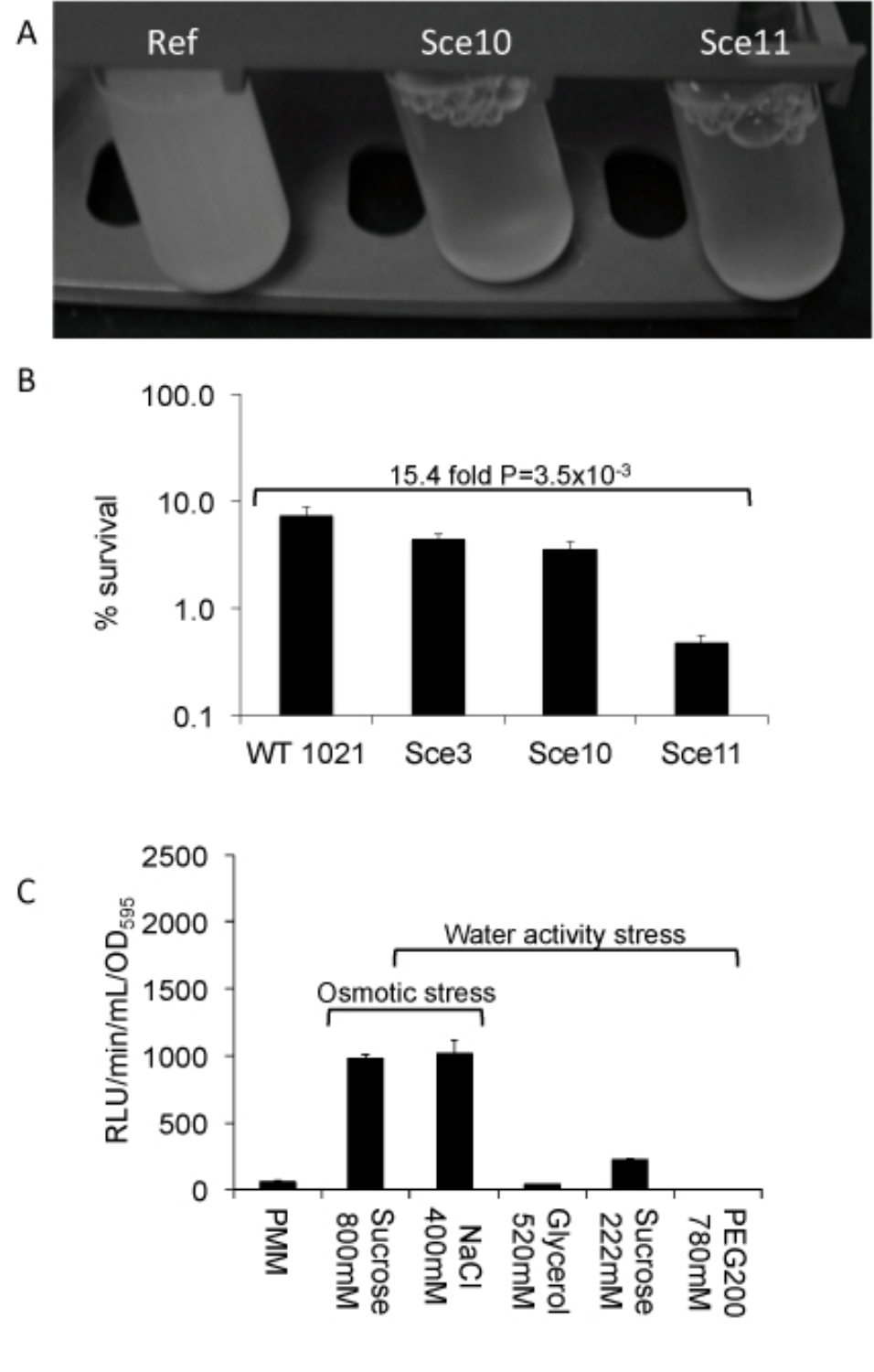